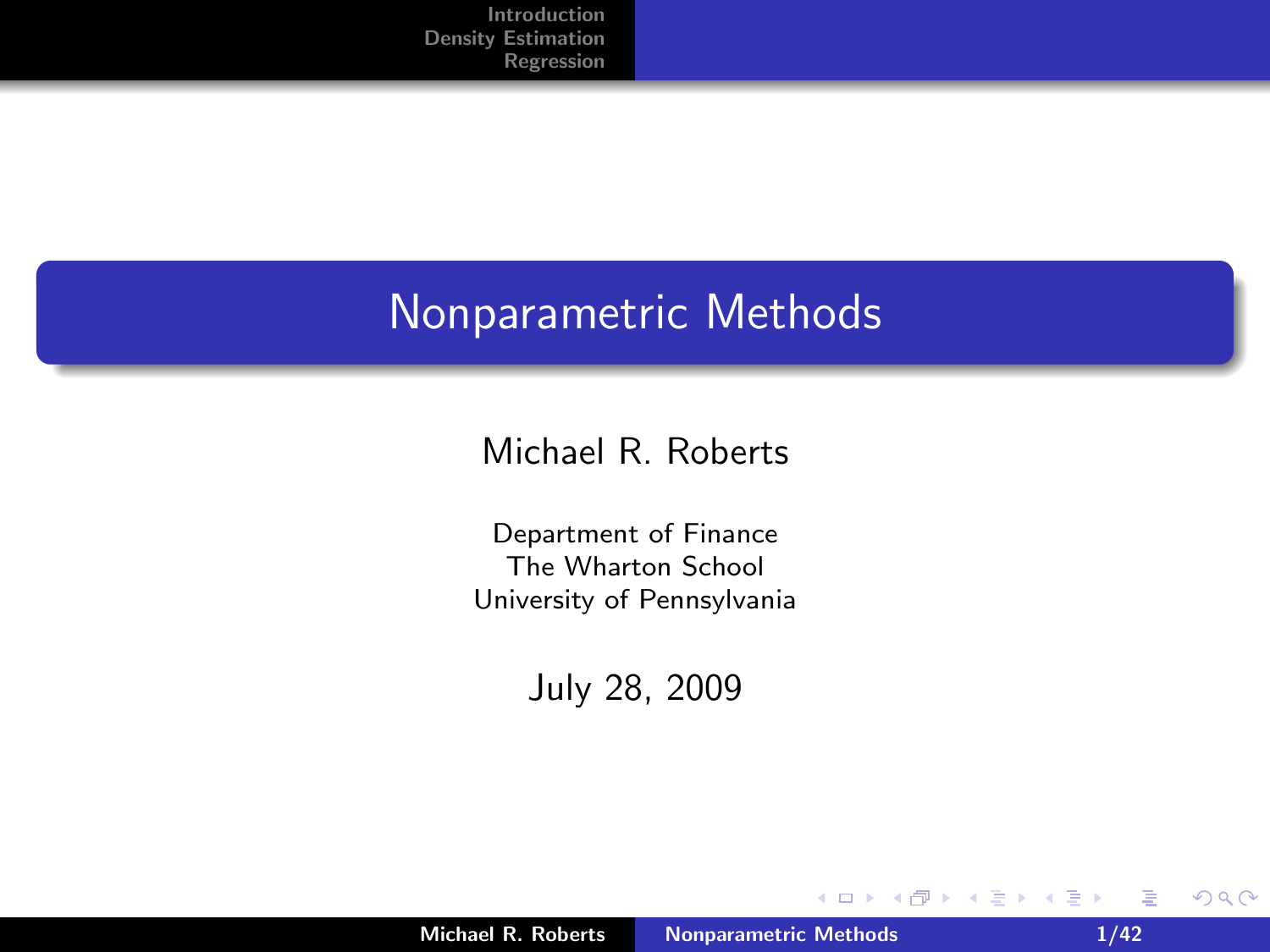## **Overview**

- Great for data analysis and robustness tests.
- Also used extensively in program evaluation
	- **1** Estimation of propensity scores
	- 2 Estimation of conditional regression functions
- Goal here is to introduce and operationalize nonparametric
	- **4** density estimation, and
	- 2 regression

<span id="page-1-0"></span> $4.17 \times$  $\leftarrow$   $\leftarrow$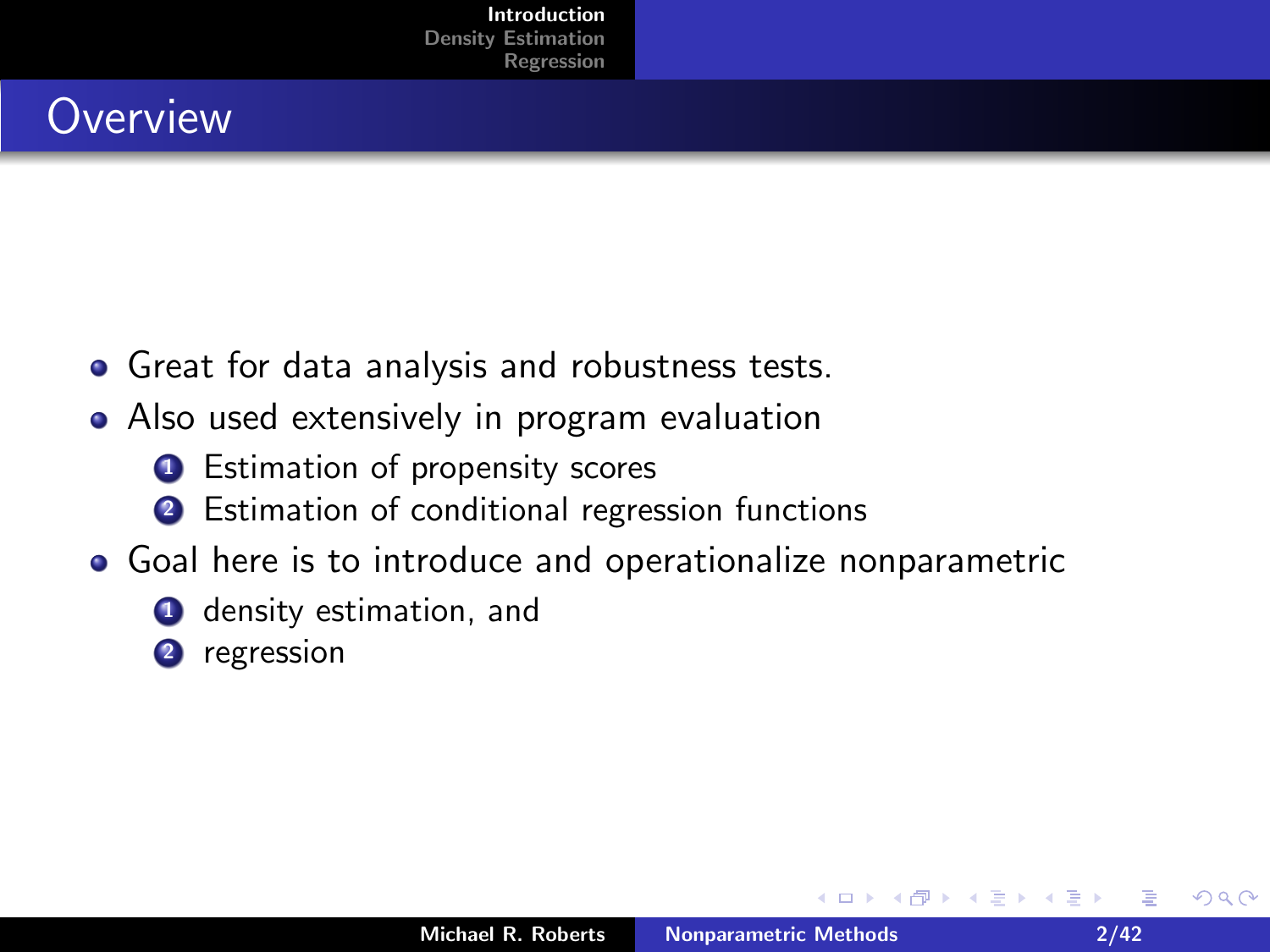## Probability Density Functions (PDF)

- $\bullet$  Basic characteristics of a random variable X is its PDF, f or CDF, F
- Given a sample of observations  $X_i:i=1,...,N$ , goal is to estimate the PDF
- Options
	- $\bullet$  Parametric: Assume a functional form for f and estimate the parameters of the function. E.g.,  $N(\mu, \sigma^2)$
	- **2** Nonparametric: Estimate the full function,  $f$ , without assuming a particular functional form for  $f$ .
- Nonparametric "let the data speak."
- We're going to follow Silverman (1986) closely.

 $\leftarrow$   $\cap$   $\rightarrow$   $\leftarrow$   $\cap$   $\rightarrow$ 

<span id="page-2-0"></span>→ 唐 トー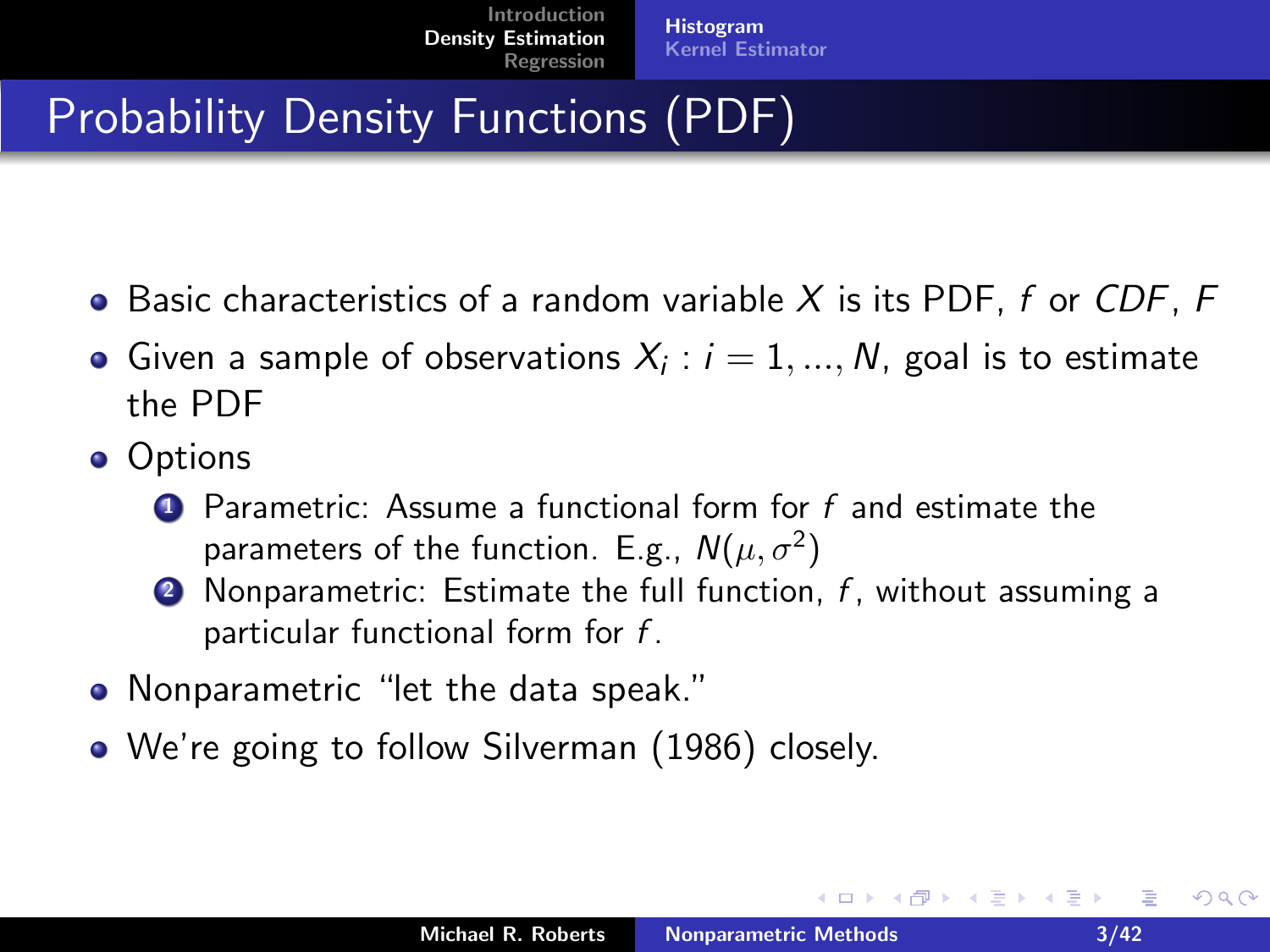[Histogram](#page-2-0) [Kernel Estimator](#page-10-0)

#### Histogram

- Origin:  $x_0$
- Bin Width: h (a.k.a. window width)  $\bullet$
- **Bins**:  $[x_0 + mh, x_0 + (m+1)h)$  for  $m \in \mathbb{Z}$  $\bullet$
- Histogram:

$$
\hat{f}(x) = \frac{1}{nh} (\# \text{ of } X_i \text{ in the same bin as } x)
$$

重

 $2Q$ 

∢ 重→

 $\sim$ 

**K ロ ト K 伊 ト K ミ**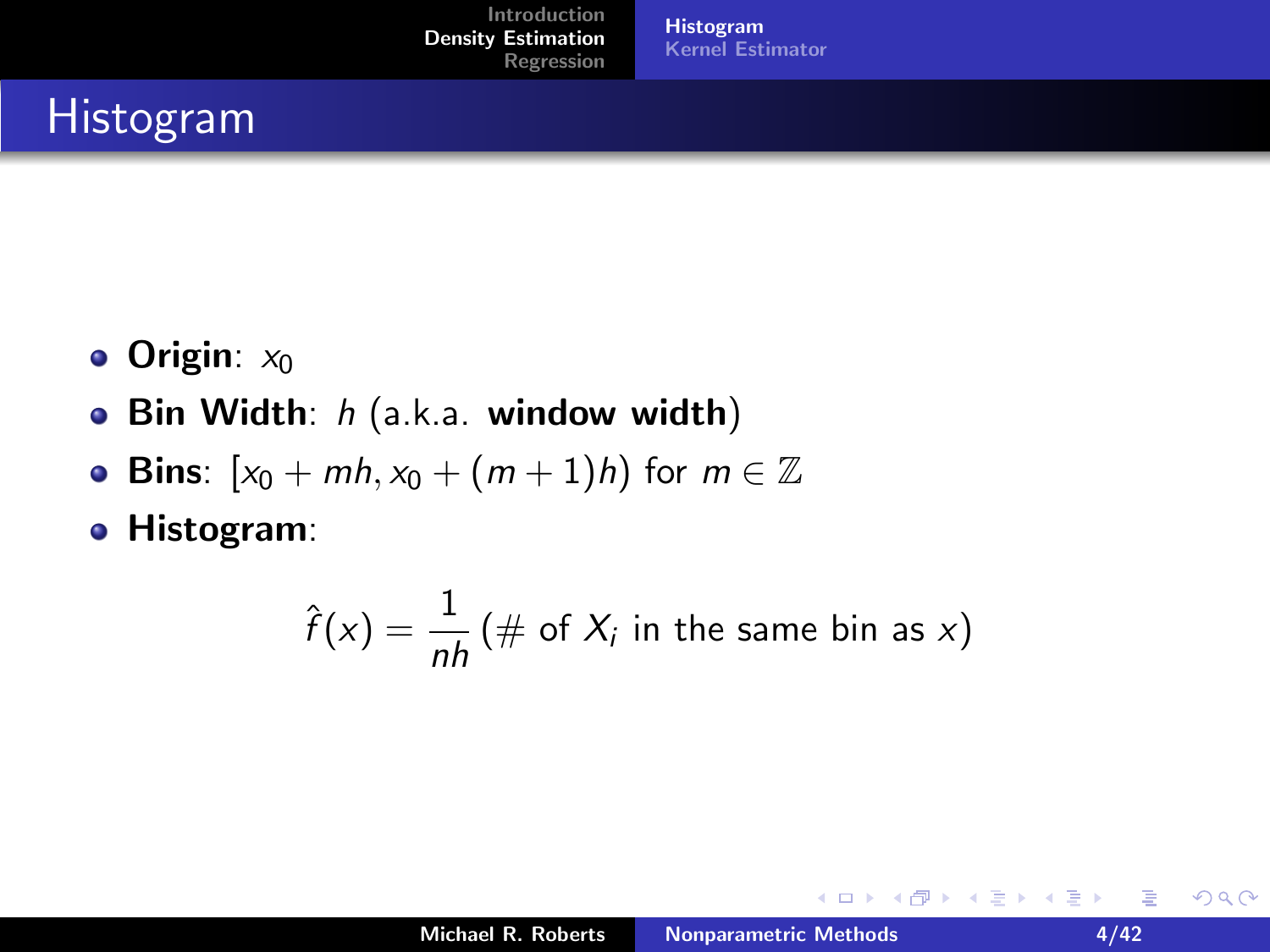[Histogram](#page-2-0) [Kernel Estimator](#page-10-0)

#### Sample Histograms

 $N = 100$ , Origin =  $Min(X_i)$ , Bin Width = 0.79  $\times$  IQR  $\times$   $N^{1/5}$ 



Michael R. Roberts [Nonparametric Methods 5/42](#page-0-0)

重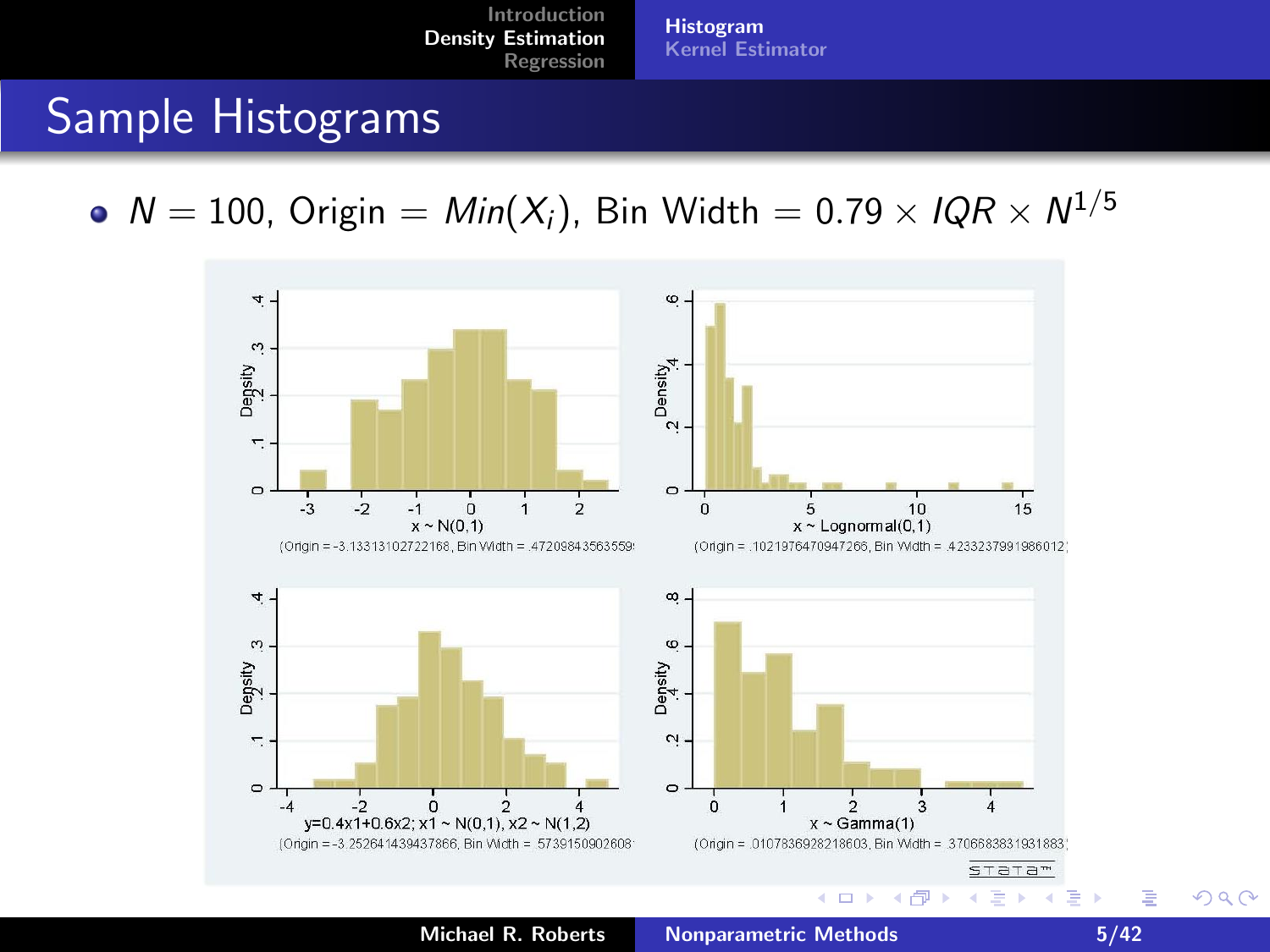[Histogram](#page-2-0) [Kernel Estimator](#page-10-0)

#### Sensitivity of Histograms

Histogram estimate is sensitive to choice of origin and bin width



Michael R. Roberts [Nonparametric Methods 6/42](#page-0-0)

扂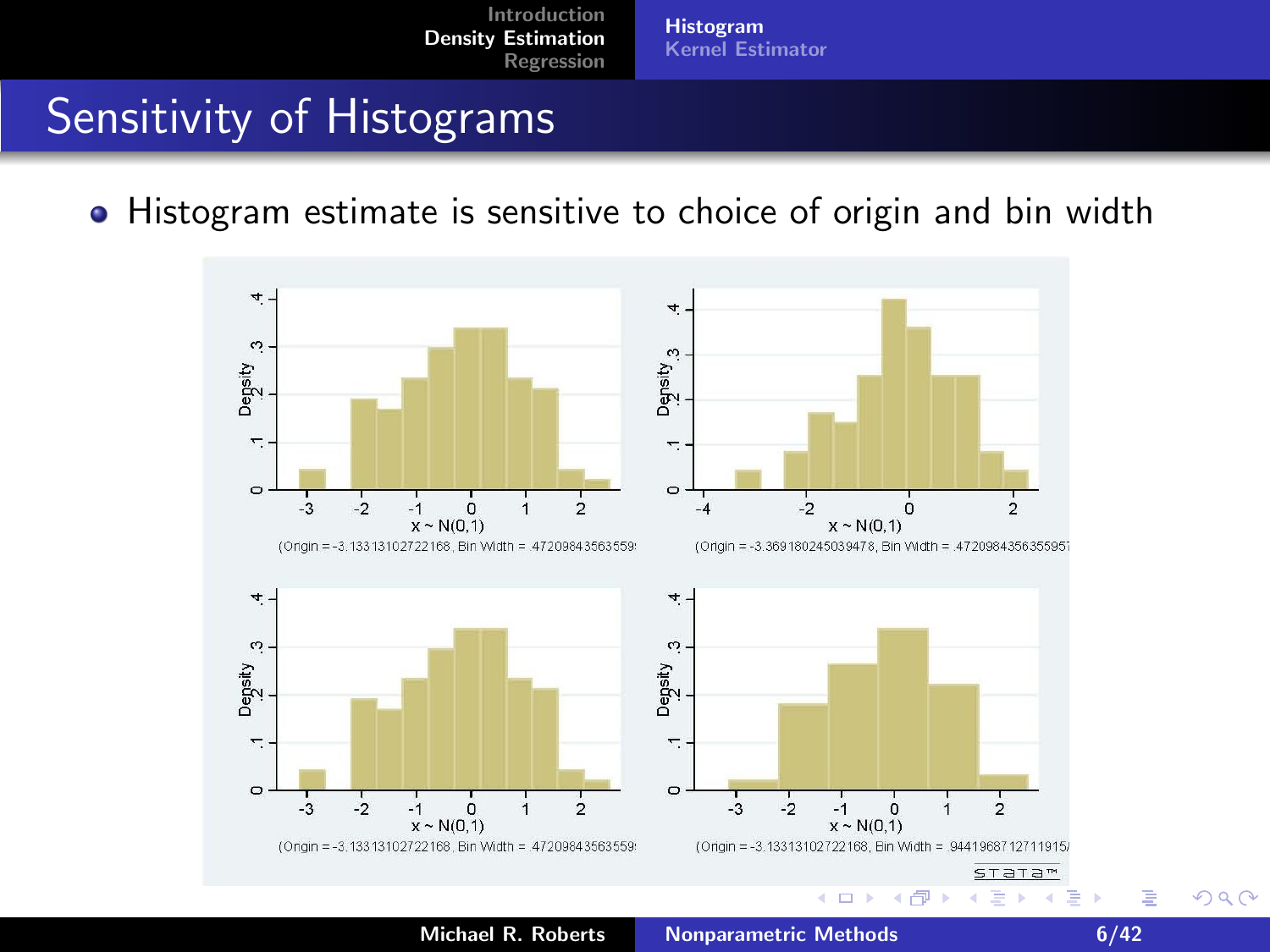[Histogram](#page-2-0) [Kernel Estimator](#page-10-0)

#### Naive Estimator

 $\bullet$  The density, f, of ry X can be written

$$
f(x)=\lim_{h\to 0}\frac{1}{2h}Pr(x-h
$$

• Given *h*, we can estimate  $Pr(x - h < X < x + h)$  by the proportion of observations falling in the interval (bin)

$$
\hat{f}(x) = \frac{1}{2nh} [\# \text{ of } X_i \text{ falling in } (x - h, x + h)]
$$

• Mathematically, this is just

$$
\hat{f}(x) = \frac{1}{n} \sum_{i=1}^{N} \frac{1}{h} W\left(\frac{x - X_i}{h}\right)
$$

where

$$
W(x) = \left\{ \begin{array}{ll} 1/2 & \text{if} & |x| < 1 \\ 0 & \text{otherwise} & \text{otherwise} \end{array} \right.
$$

 $2Q$ 

目す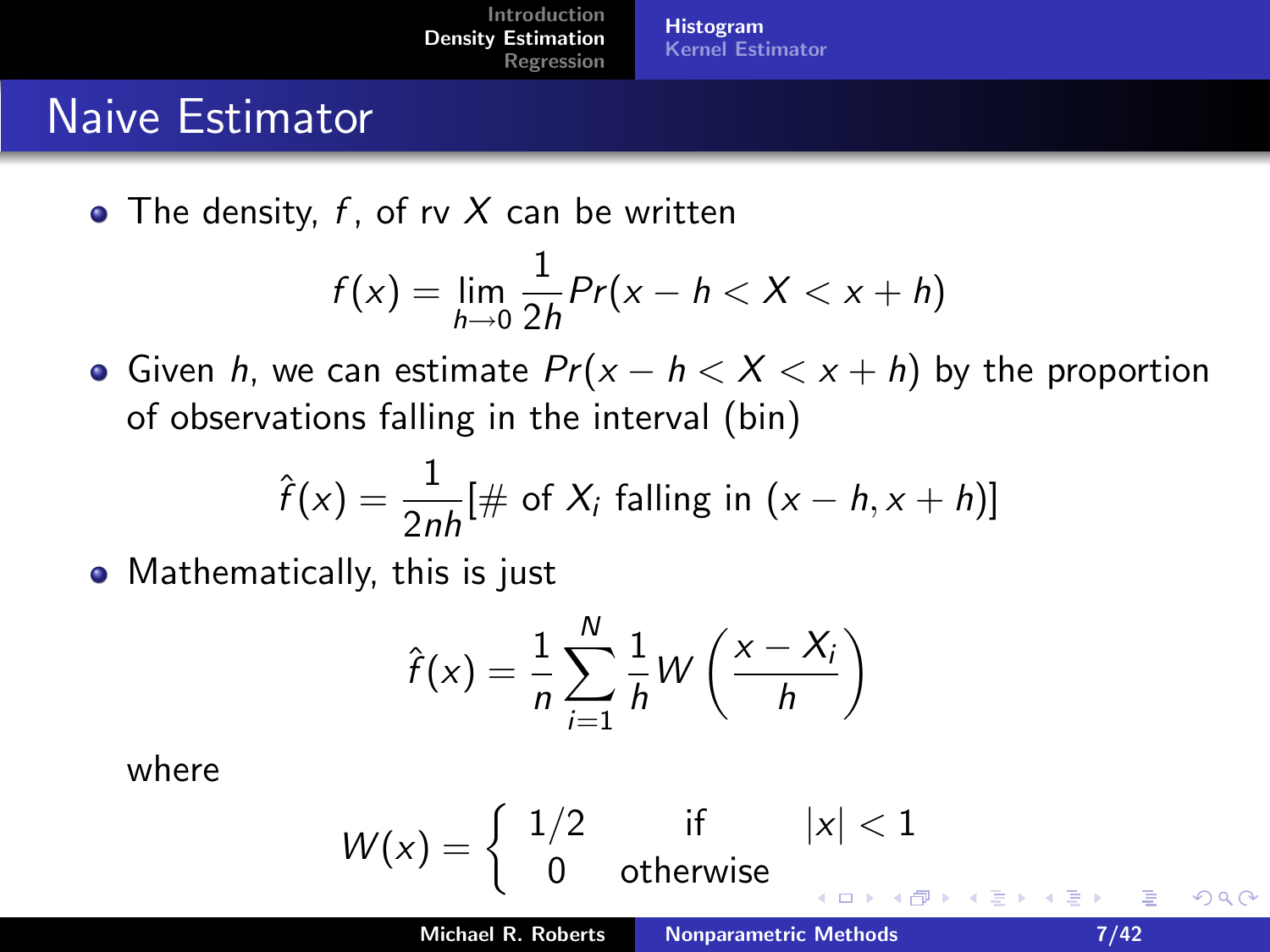#### Naive Estimator - An Example

Consider a sample  $\{X_i\}_{i=1}^{10}$ 

1, 2, 3, 4, 5, 6, 7, 8, 9, 10

• Let the bin width  $= 2$ , then

$$
\hat{f}(4) = \frac{1}{10} \left\{ \frac{1}{2} W \left( \frac{4-1}{2} \right) + \frac{1}{2} W \left( \frac{4-2}{2} \right) + \dots + \frac{1}{2} W \left( \frac{4-10}{2} \right) \right\}
$$
  
=  $\frac{1}{10} \left\{ 0 + 0 + \left( \frac{11}{2} \right) + \left( \frac{11}{2} \right) + \left( \frac{11}{2} \right) + 0 + \dots + 0 \right\}$   
=  $\frac{3}{40}$ 

**←ロ ▶ → 伊 ▶** 

 $2Q$ 

国 重 下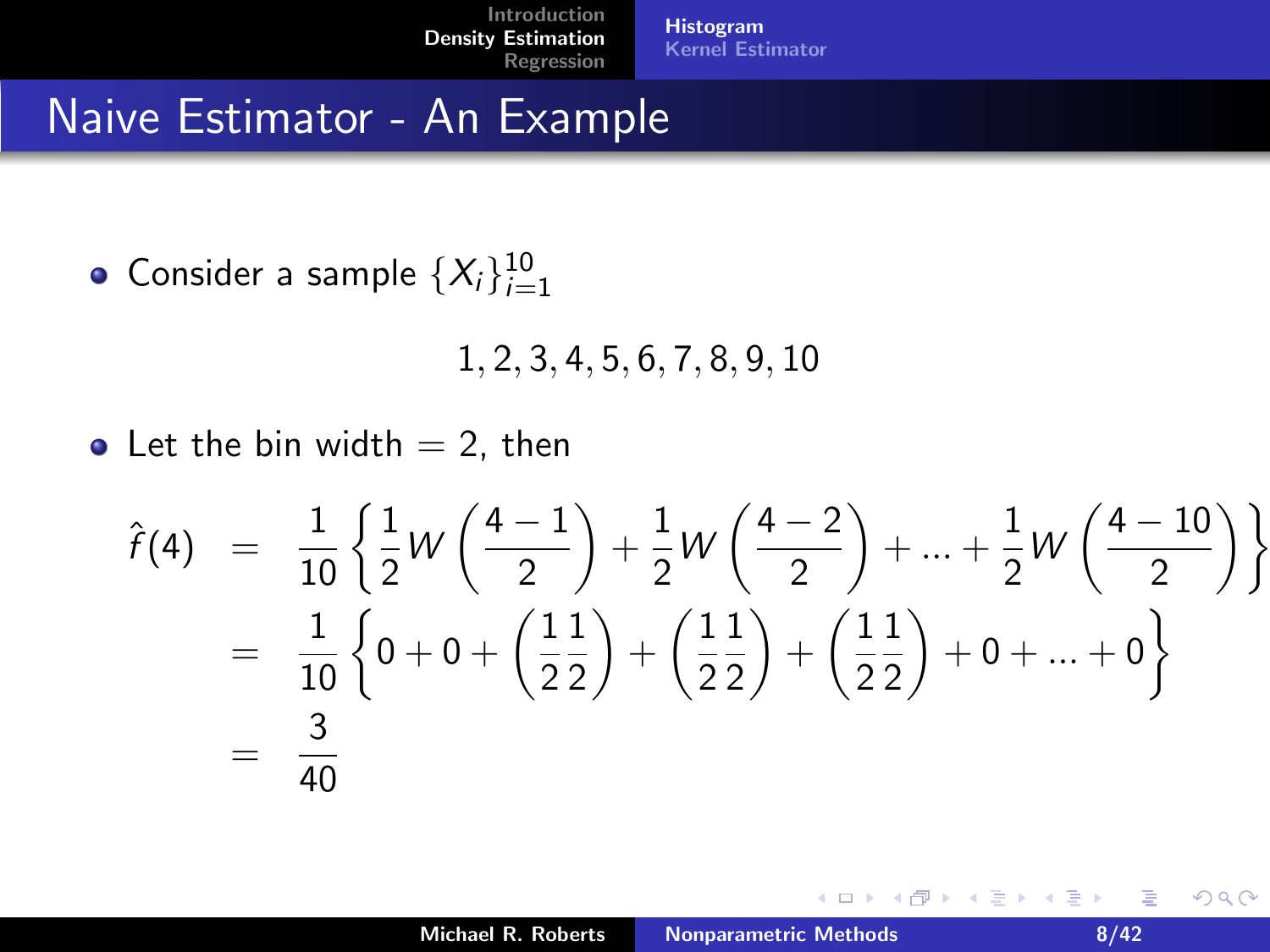[Histogram](#page-2-0) [Kernel Estimator](#page-10-0)

#### Naive Estimator - An Example from Silverman

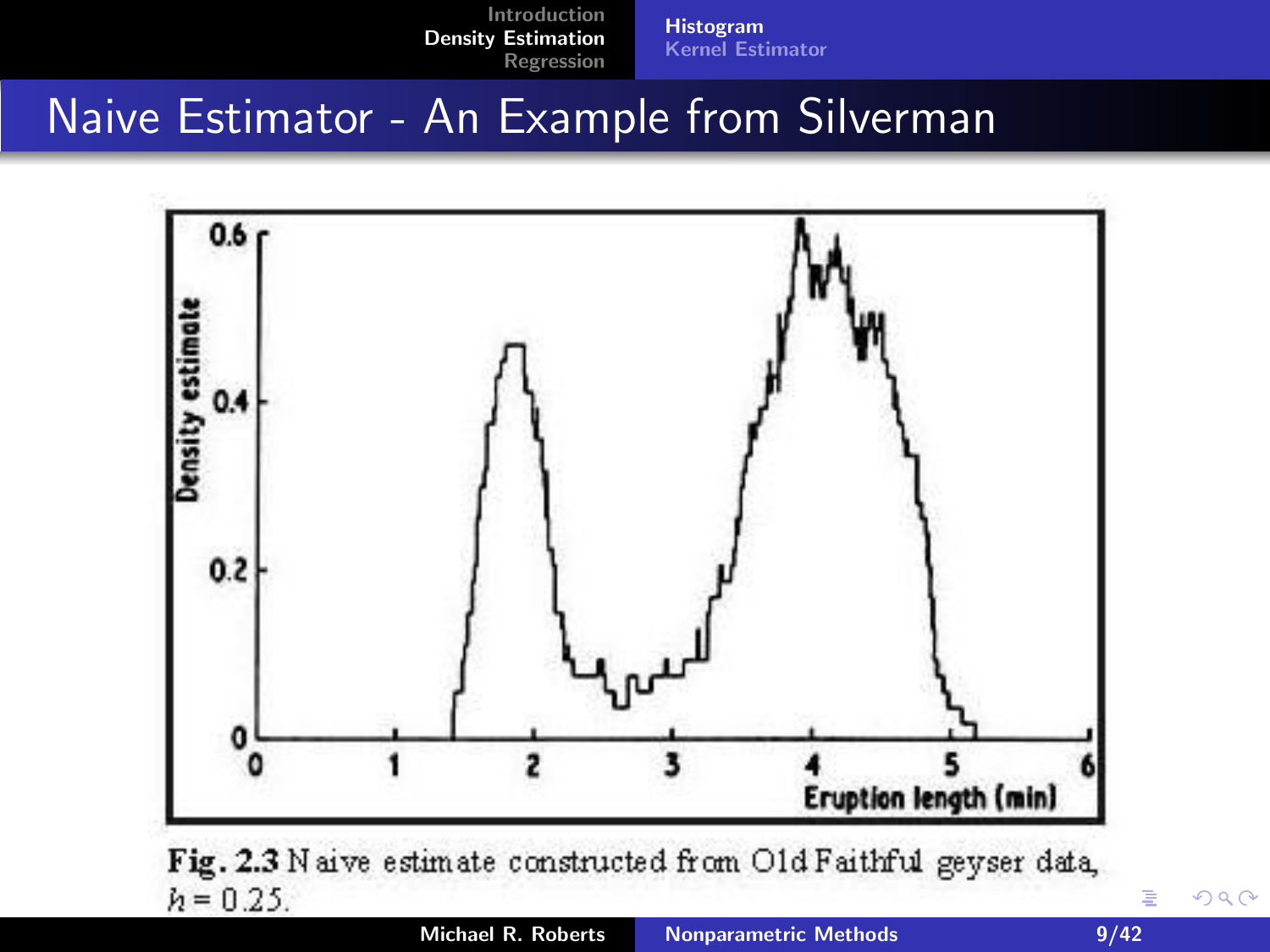#### Naive Estimator - Discussion

- From def of  $W(x)$ , estimate of f is constructed by placing box of width  $2\,$  and height  $(2\, n) ^{-1}$  on each observation and summing.
- $\bullet$  Attempt to construct histogram where every point, x, is the center of a sampling interval  $(x + h, x - h)$
- $\bullet$  We don't need a choice of origin,  $x_0$ , anymore
- $\bullet$  Choice of bin width,  $h$ , remains and is crucial for controlling degree of smoothing
	- Large h produce smoother estimates
	- $\bullet$  Small h produce more jagged estimates
- Drawbacks:  $\hat{f}$  is discontinuous, jumps at points  $X+i\pm h$  and zero derivative everywhere else

 $2Q$ 

イロン イ団ン イミン イミン 一番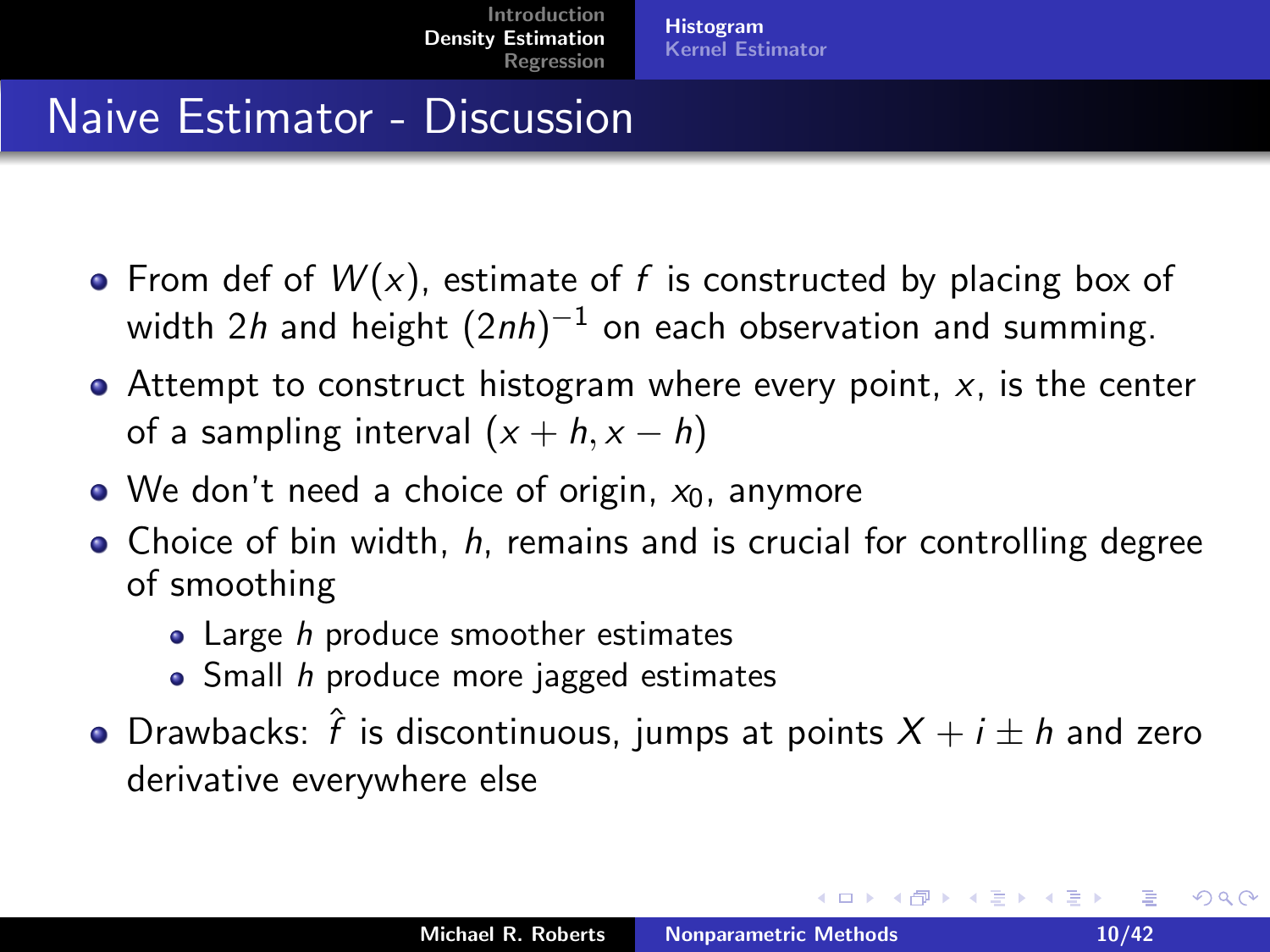#### Definition & Intuition

• Replace weight fxn W in naive estimator by a **Kernel Function**  $K$ :

$$
\int_{-infty}^{\infty} K(x)dx = 1
$$

Kernel estimator is:

$$
\hat{f}(x) = \frac{1}{nh} \sum_{i=1}^{N} K\left(\frac{x - X_i}{h}\right)
$$

where  $h$  is window width or smoothing parameter or bandwidth **o** Intuition:

- Naive estimator is a sum of boxes centered at observations
- Kernel estimator is a sum of bumps centered at observations

Kernel choice determines shape of bumps

<span id="page-10-0"></span> $\leftarrow$   $\cap$   $\rightarrow$   $\leftarrow$   $\oplus$   $\rightarrow$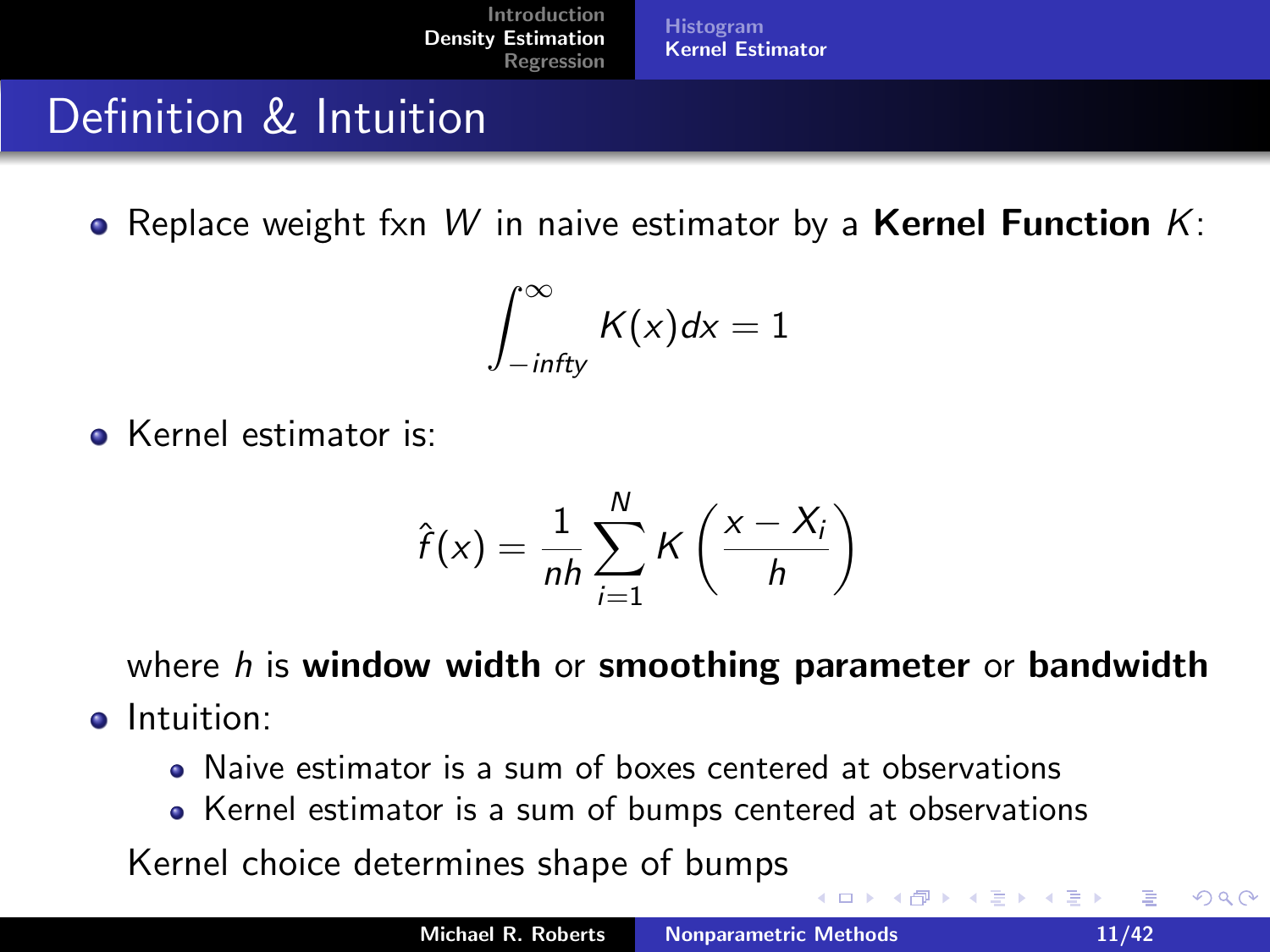[Histogram](#page-2-0) [Kernel Estimator](#page-10-0)

#### Kernel Estimator - Example



Fig. 2.4 Kernel estimate showing individual kernels. Window width 0.4.

 $\leftarrow$   $\Box$ → 伊 ▶  $299$ 

ス 重っ

 $\leftarrow$   $\equiv$  $\sim$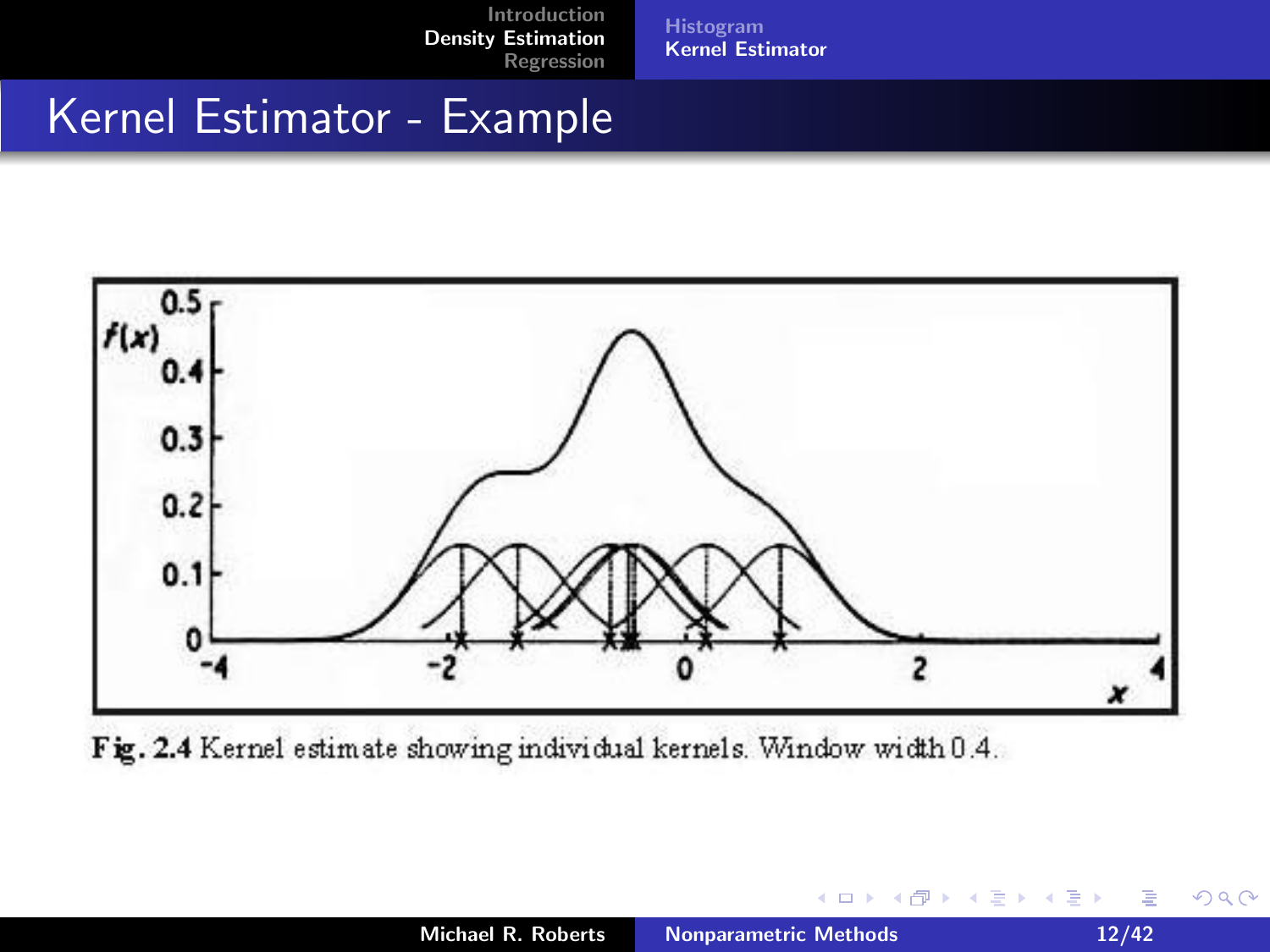[Histogram](#page-2-0) [Kernel Estimator](#page-10-0)

#### Varying the Window Width



Fig. 2.5 Kernel estimates showing individual kernels. Window widths: (a) 0.2; (b) 0.8.

 $\leftarrow$   $\Box$ 

→ 伊 ▶

 $\leftarrow$   $\equiv$  $\sim$  3 동 >

重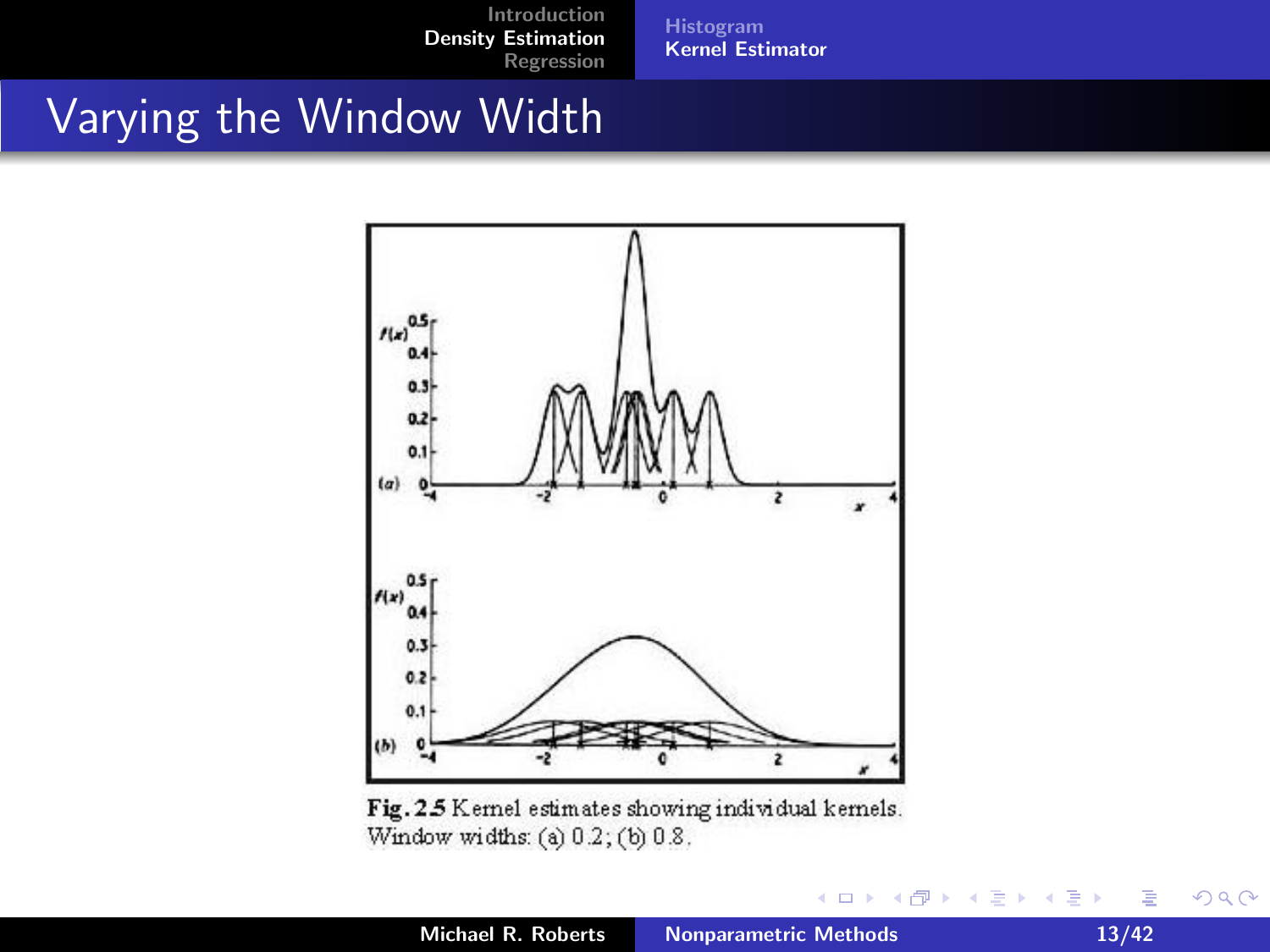#### Example Discussion

- X's correspond to data points (the sample:  $N = 7$ )
- $\bullet$  Centered over each data point, is a little curve  $-$  bump  $1/(nh)K[(x - X_i)/h]$
- The estimated density,  $\hat{f}$ , constructed by adding up each bump at each data point is also shown
- As  $h \rightarrow 0$  we get a sum of Dirac delta function spikes at the observations
- If  $K$  is a PDF, then so is  $\hat{f}$
- $\hat{f}$  inherits the continuity and differentiability properties of K
- For data with long-tails, get spurious noise to appear in the tails since window width is fixed across entire sample
	- If window width widened to smooth away tail detail, detail in main part of dist is lost
	- adaptive methods address this problem

 $2Q$ 

K ロ ▶ K 御 ▶ K 君 ▶ K 君 ▶ ...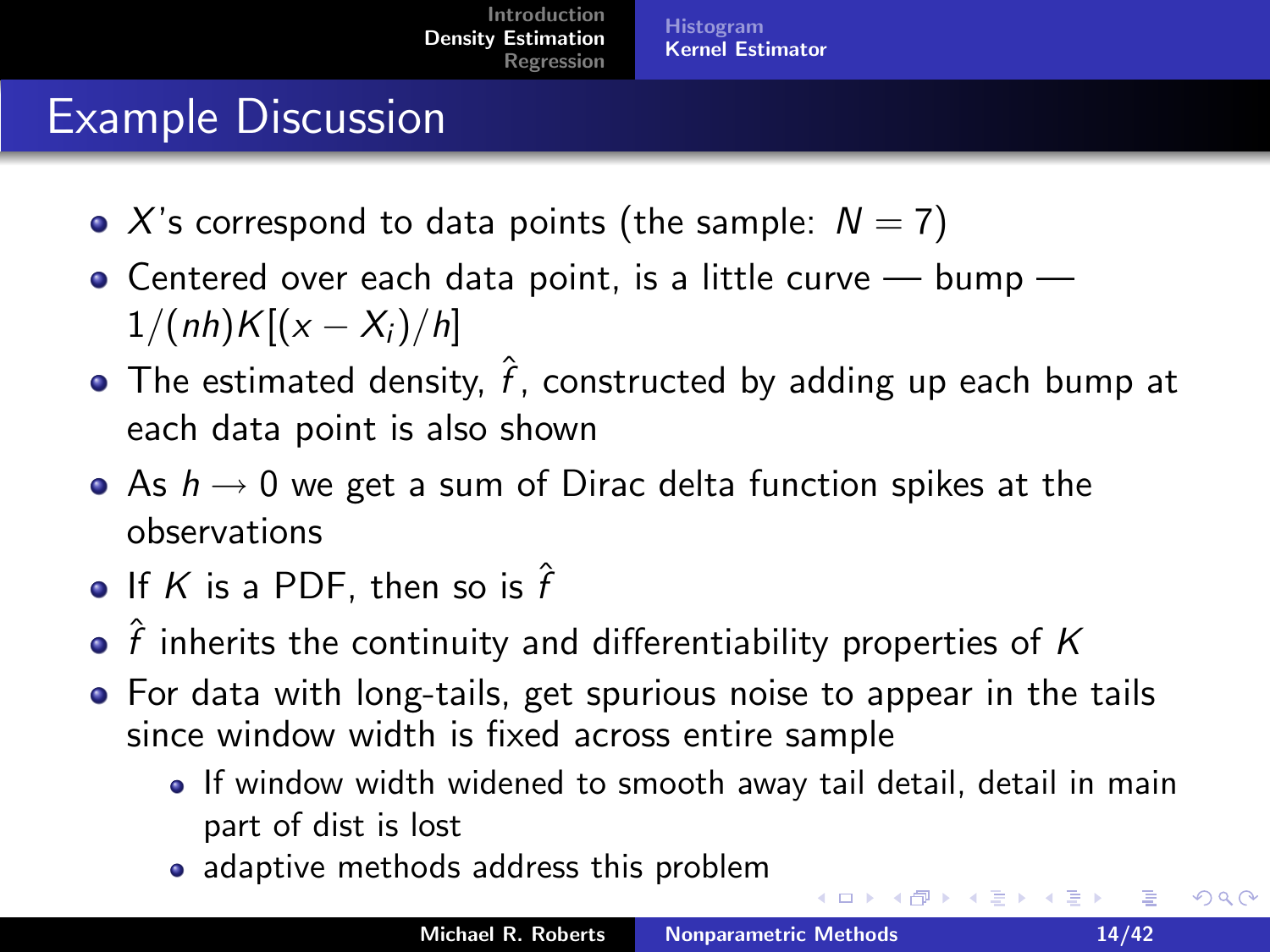[Histogram](#page-2-0) [Kernel Estimator](#page-10-0)

#### Long Tail Data



Fig. 2.9 Kernel estimates for suicide study data. Window widths: (a) 20; (b) 60.

 $299$ 

K ロ ▶ K 御 ▶ K 君 ▶ K 君 ▶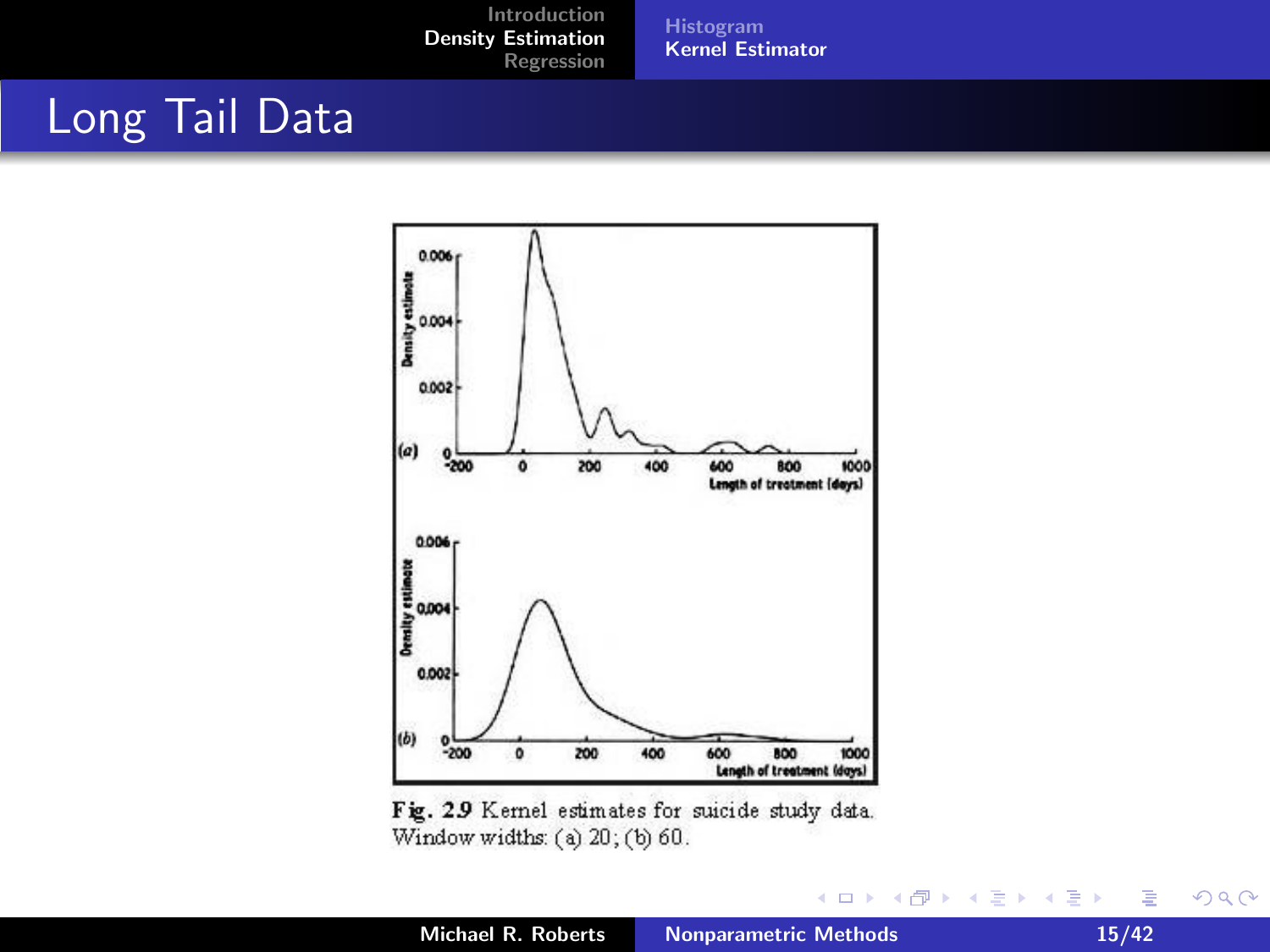[Histogram](#page-2-0) [Kernel Estimator](#page-10-0)

 $2980$ 

#### Sample Kernels: Definitions

| Rectangular (Uniform): $K(t) = \begin{cases} \frac{1}{2} &  t  < 1 \\ 0 & \text{otherwise} \end{cases}$                                          |                       |       |
|--------------------------------------------------------------------------------------------------------------------------------------------------|-----------------------|-------|
| Triangular: $K(t) = \begin{cases} 1 -  t  &  t  < 1 \\ 0 & \text{otherwise} \end{cases}$                                                         |                       |       |
| Spanechnikov: $K(t) = \begin{cases} \frac{3}{4} \left(1 - \frac{1}{5}t^2\right) / \sqrt{5} &  t  < \sqrt{5} \\ 0 & \text{otherwise} \end{cases}$ |                       |       |
| Biweight (Quartic): $K(t) = \begin{cases} \frac{15}{16} \left(1 - t^2\right)^2 &  t  < 1 \\ 0 & \text{otherwise} \end{cases}$                    |                       |       |
| Triveight: $K(t) = \begin{cases} \frac{35}{32} \left(1 - t^2\right)^3 &  t  < 1 \\ 0 & \text{otherwise} \end{cases}$                             |                       |       |
| Gaussian: $K(t) = \frac{1}{\sqrt{2\pi}} e^{(-1/2)t^2}$                                                                                           |                       |       |
| Michael R. Roberts                                                                                                                               | Nonparametric Methods | 16/42 |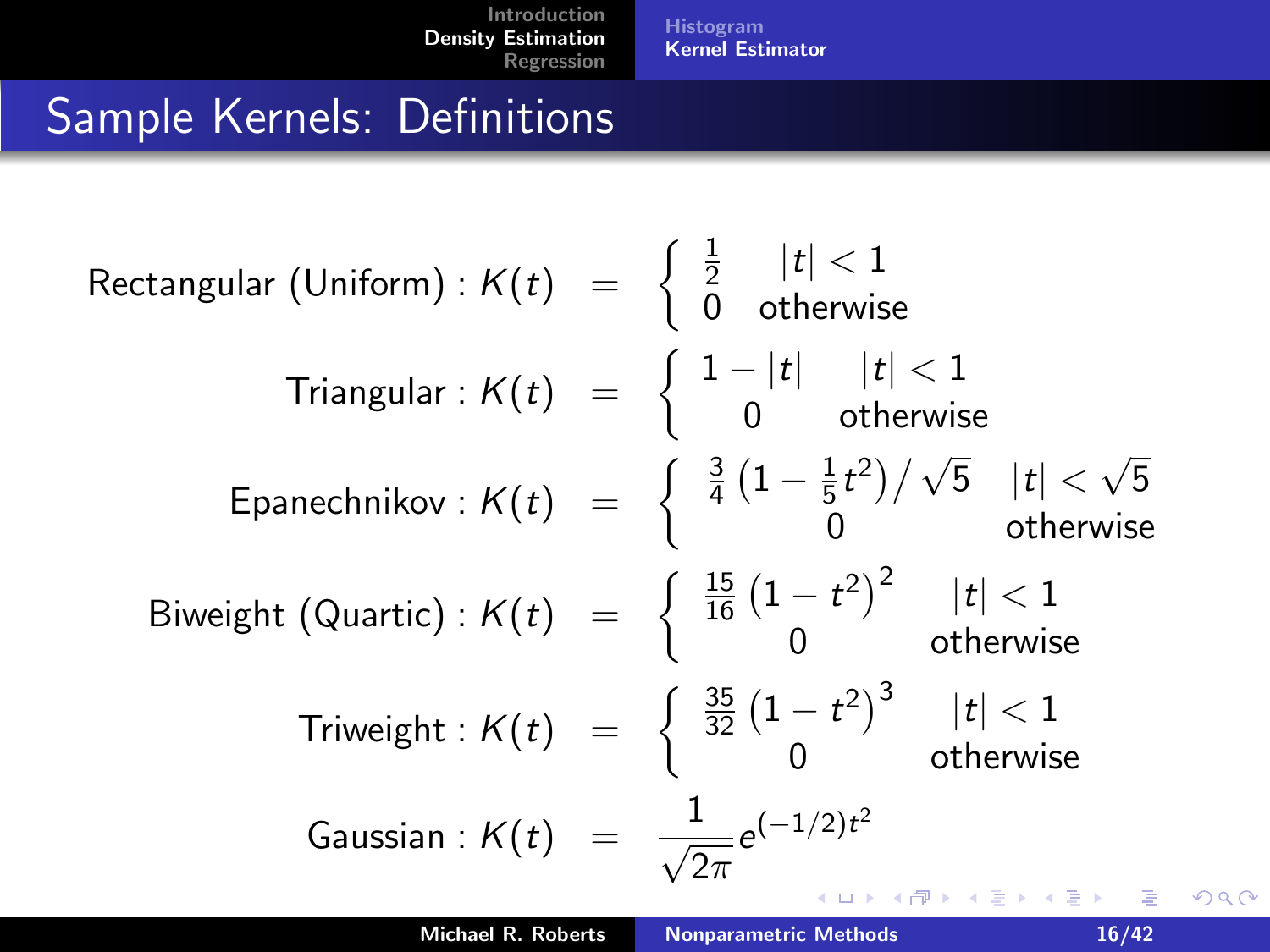[Histogram](#page-2-0) [Kernel Estimator](#page-10-0)

#### Sample Kernels - Figures



 $\equiv$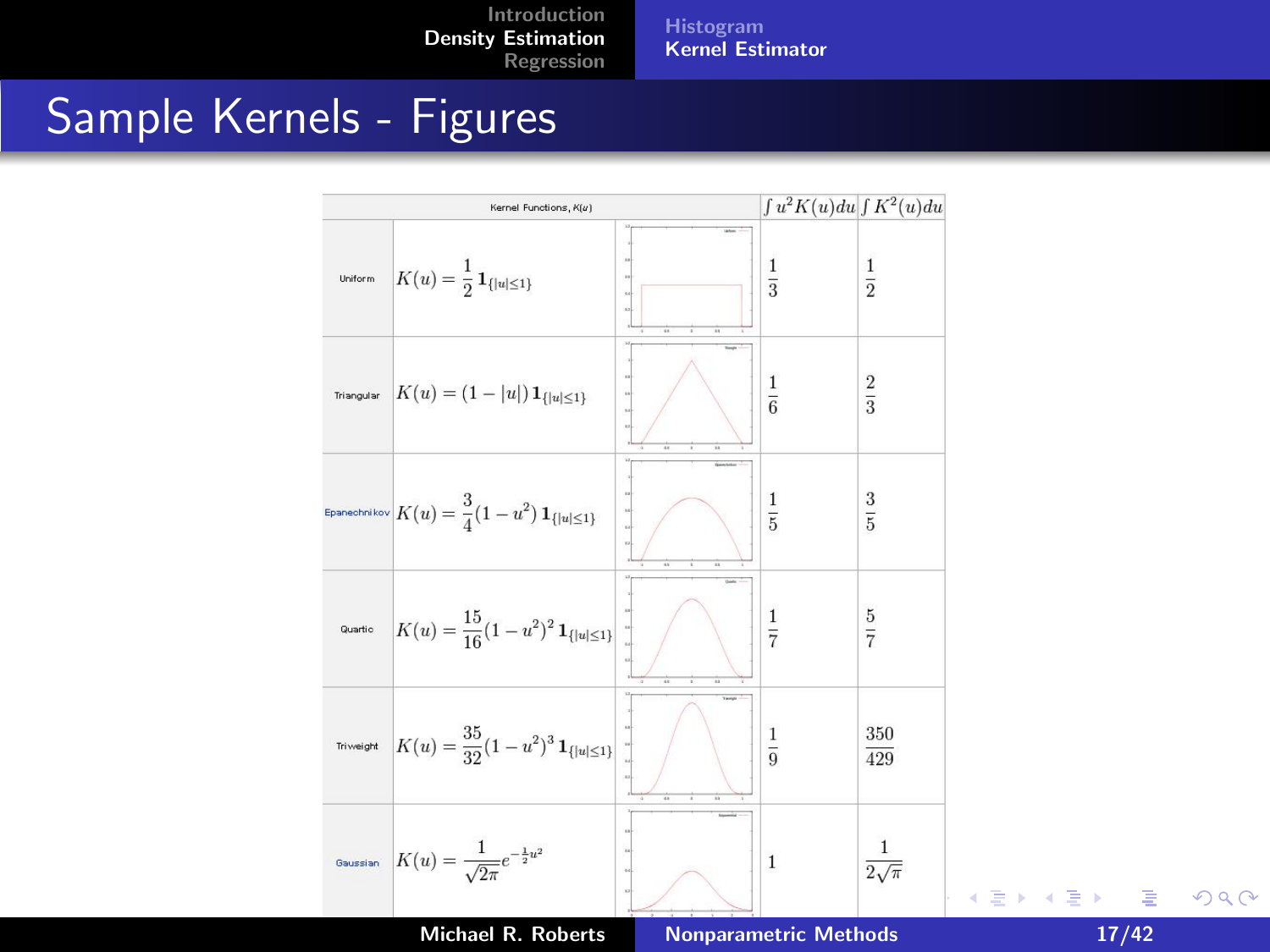[Histogram](#page-2-0) [Kernel Estimator](#page-10-0)

#### Measures of Discrepancy

• Mean Square Error (Pointwise Accuracy)

$$
MSE_x(\hat{f}) = E[\hat{f}(x) - f(x)]^2
$$
  
= 
$$
\underbrace{[E\hat{f}(x) - f(x)]^2}_{Bias} + \underbrace{Var\hat{f}(x)}_{Variance}
$$

- Tradeoff: Bias can be reduced at expense of increased variance by adjusting the amount of smoothing
- Mean Integrated Square Error (Global Accuracy)

$$
MISE_x(\hat{f}) = E \int [\hat{f}(x) - f(x)]^2 dx
$$
  
= 
$$
\underbrace{\int [E\hat{f}(x) - f(x)]^2 dx}_{\text{Integrated Bias}} + \underbrace{\int Var\hat{f}(x)dx}_{\text{Integrated Variance}}
$$
  
  
Michael R. Roberts  
Nonparametric Methods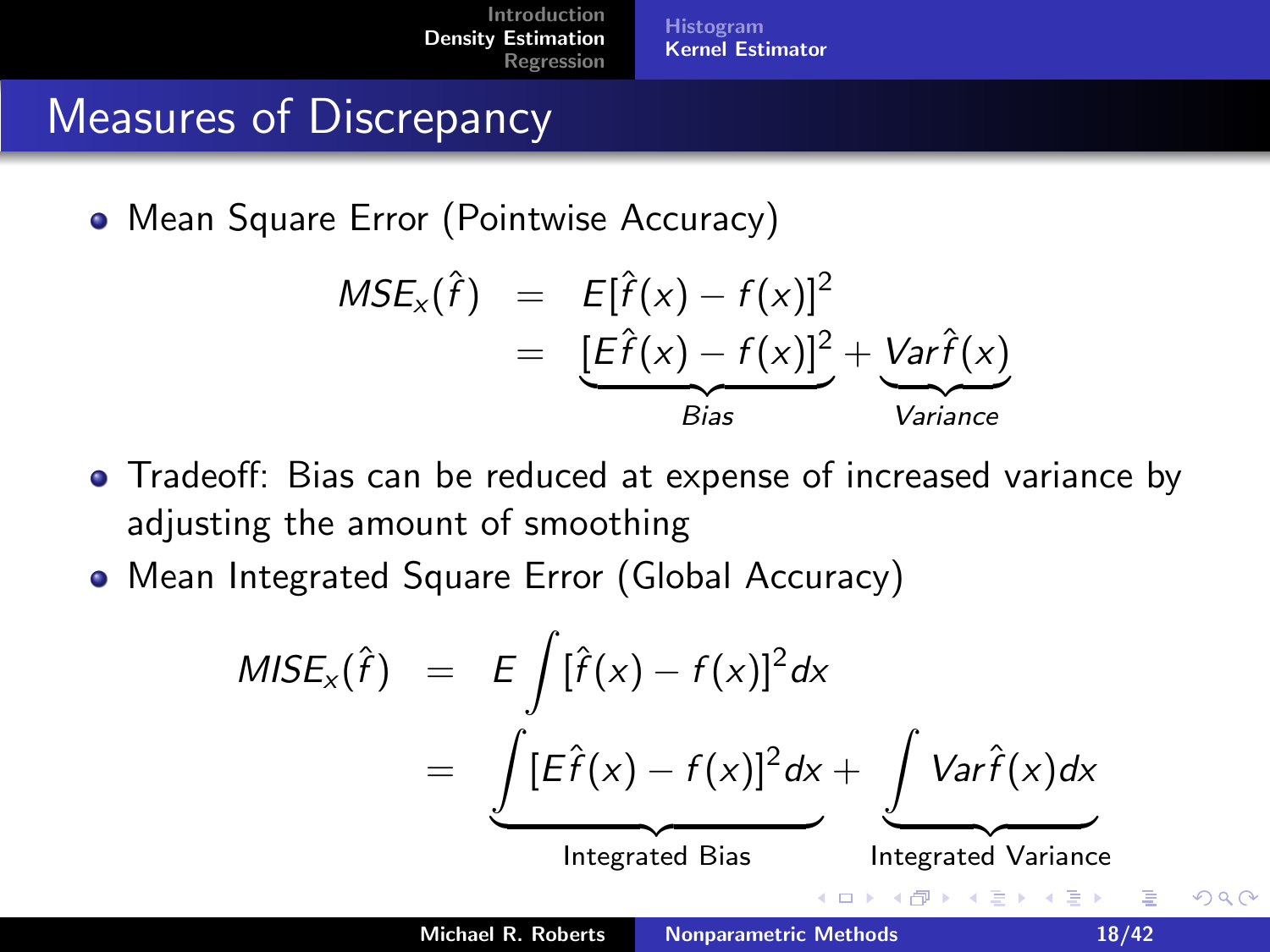[Histogram](#page-2-0) [Kernel Estimator](#page-10-0)

#### Useful Facts

- The bias is *not* a fxn of sample size
	- $\implies$  Increasing sample size will not reduce bias
		- ∴ Need to adjust the weight fxn (i.e., Kernel)
- Bias is a fxn of window width (and Kernel)
	- $\implies$  Decreasing window width reduces bias
		- If window width fxn of sample size, then bias

 $4.17 \times$  $\leftarrow$   $\leftarrow$  ∢ 重 ≯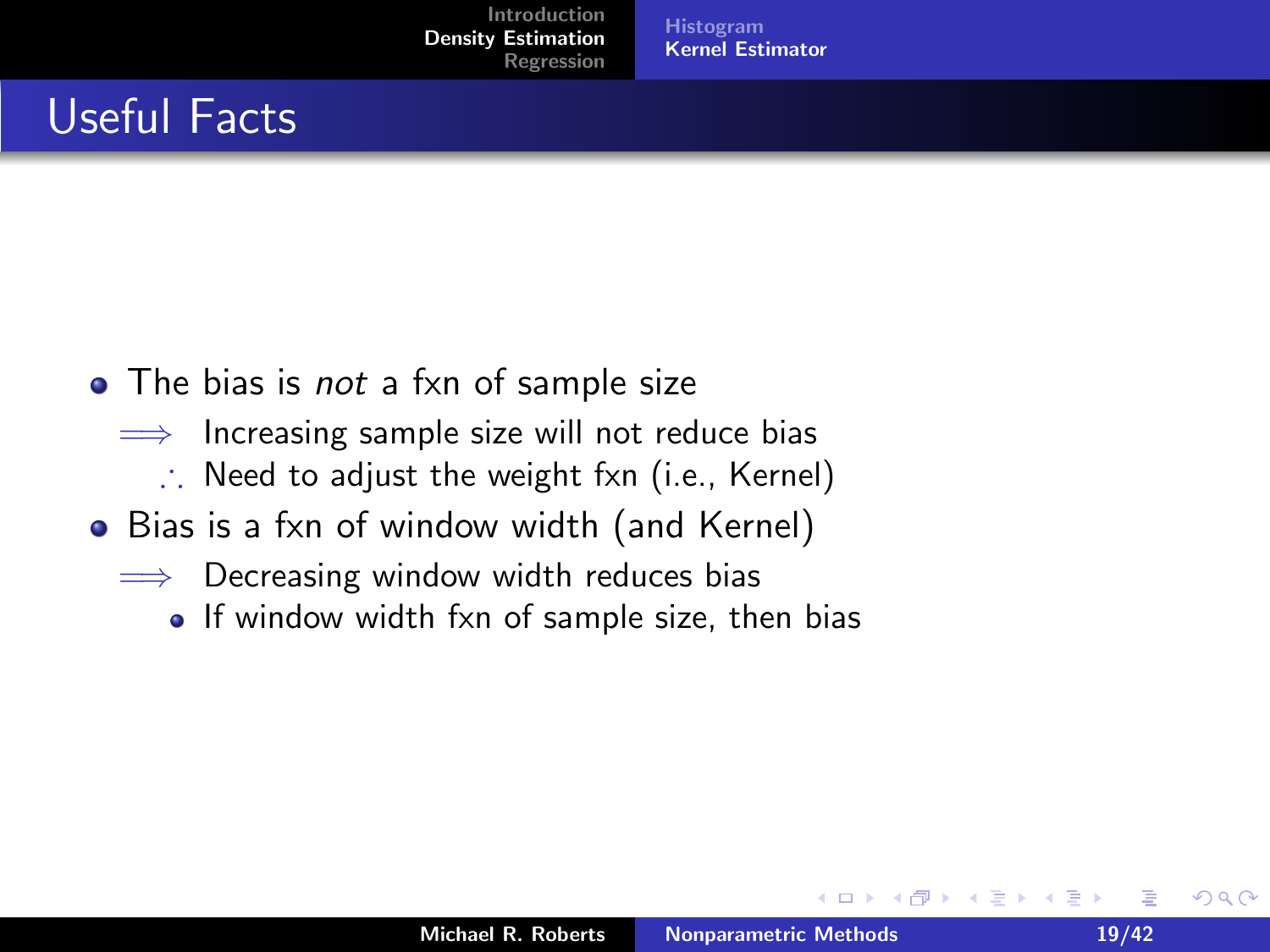#### Choosing the Smoothing Parameter

- Optimal window width derived as minimizer of (approximate) MISE is a fxn of the unknown density f
- Appropriate choice of smooth parameter depends on the goal of the density estimation
	- **1** If goal is data exploration to guide models and hypotheses, subjective criteria probably ok (see below)
	- 2 When drawing conclusions from estimated density, undersmoothing is probably good idea (easier to smooth than unsmooth a picture)

 $2Q$ 

イロメ イ部メ イヨメ イヨメー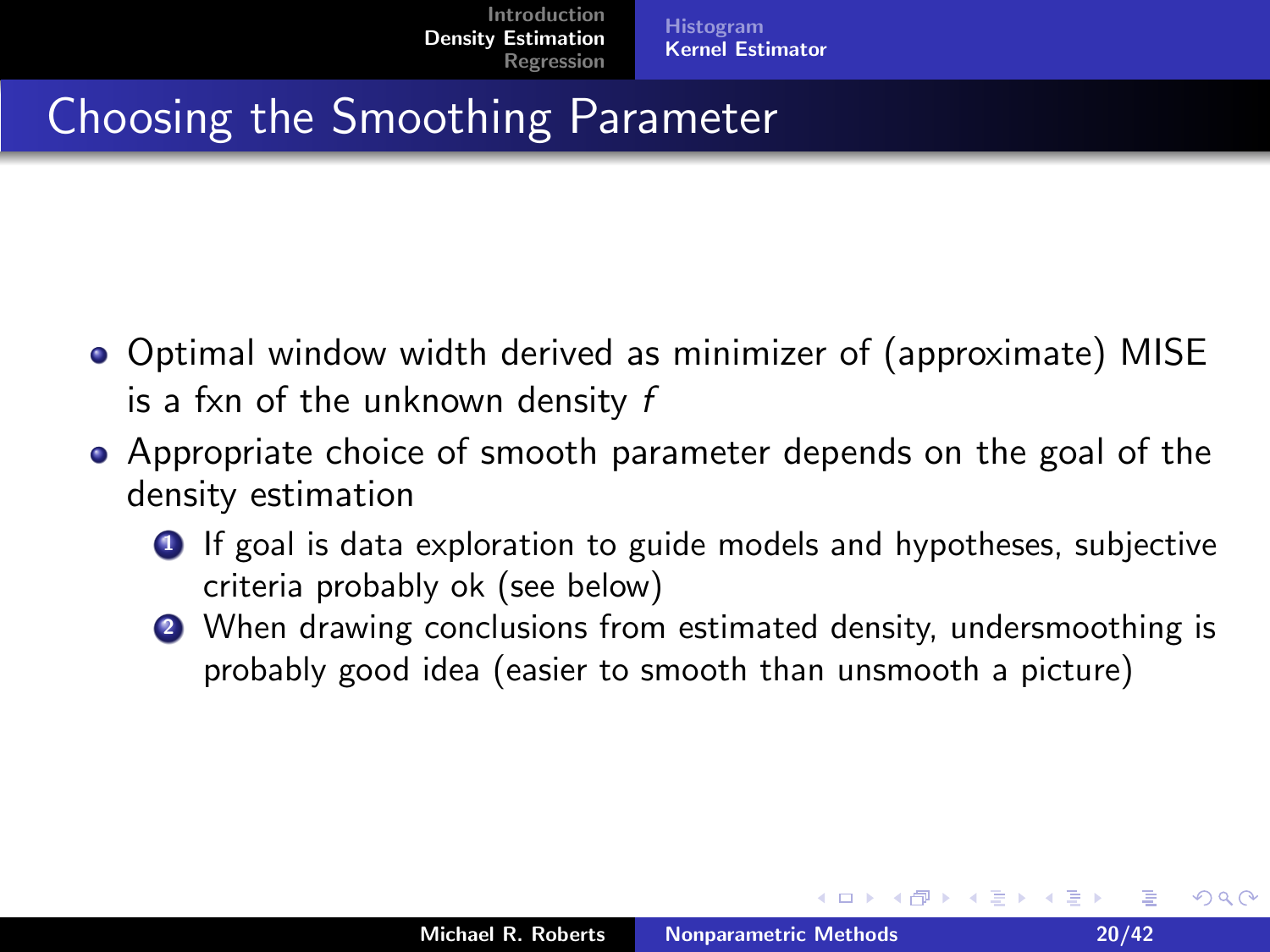#### Reference to a Standard Distribution

- Use a standard family of distributions to assign a value to unknown density in optimal window width computation.
- E.g., assume  $f$  normal with  $\mathit{Var} = \sigma^2$  and Gaussian kernel  $\implies$

$$
h^*=1.06\sigma n^{-1/5}
$$

- Can estimate  $\sigma$  from the data using SD
- If pop dist is multimodal or heavily skewed,  $h^*$  will oversmooth

∢ 重 ≯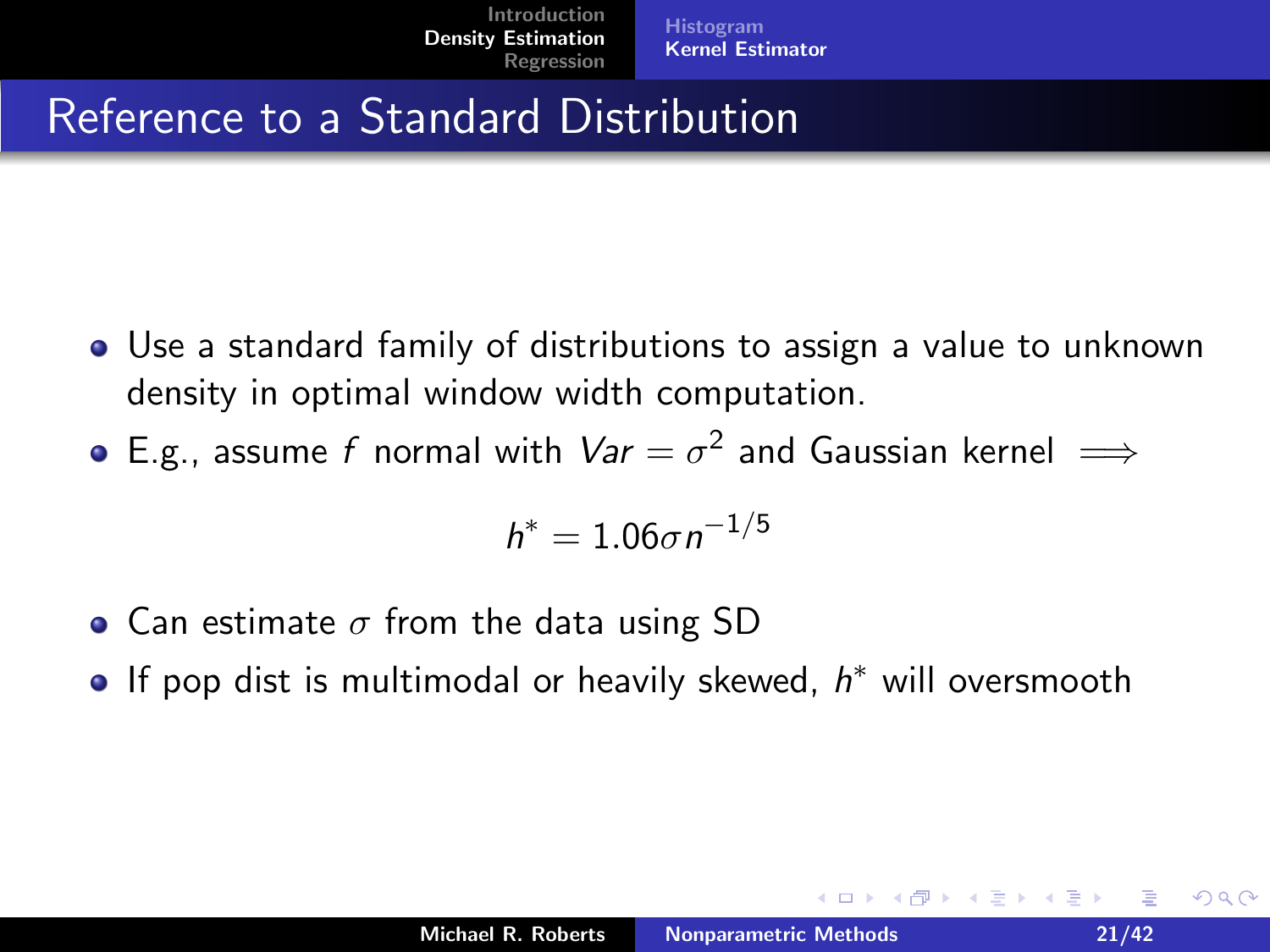[Histogram](#page-2-0) [Kernel Estimator](#page-10-0)

#### Robust Measures of Spread

• Can use robust measure of spread  $(R = IQR)$  to get different optimal smoothing parameter

$$
h^* = 0.79Rn^{-1/5}
$$

but this exacerbates problems from multimodality/skew because it oversmooths

**•** Can try

$$
h^* = 1.06An^{-1/5}
$$
 or  $h^* = 0.9An^{-1/5}$  or

where

$$
A = \textit{min}(\textit{SD}, \textit{IQR}/1.34)
$$

 $4.17 \times$  $\leftarrow$   $\leftarrow$  ∢ 重 ≯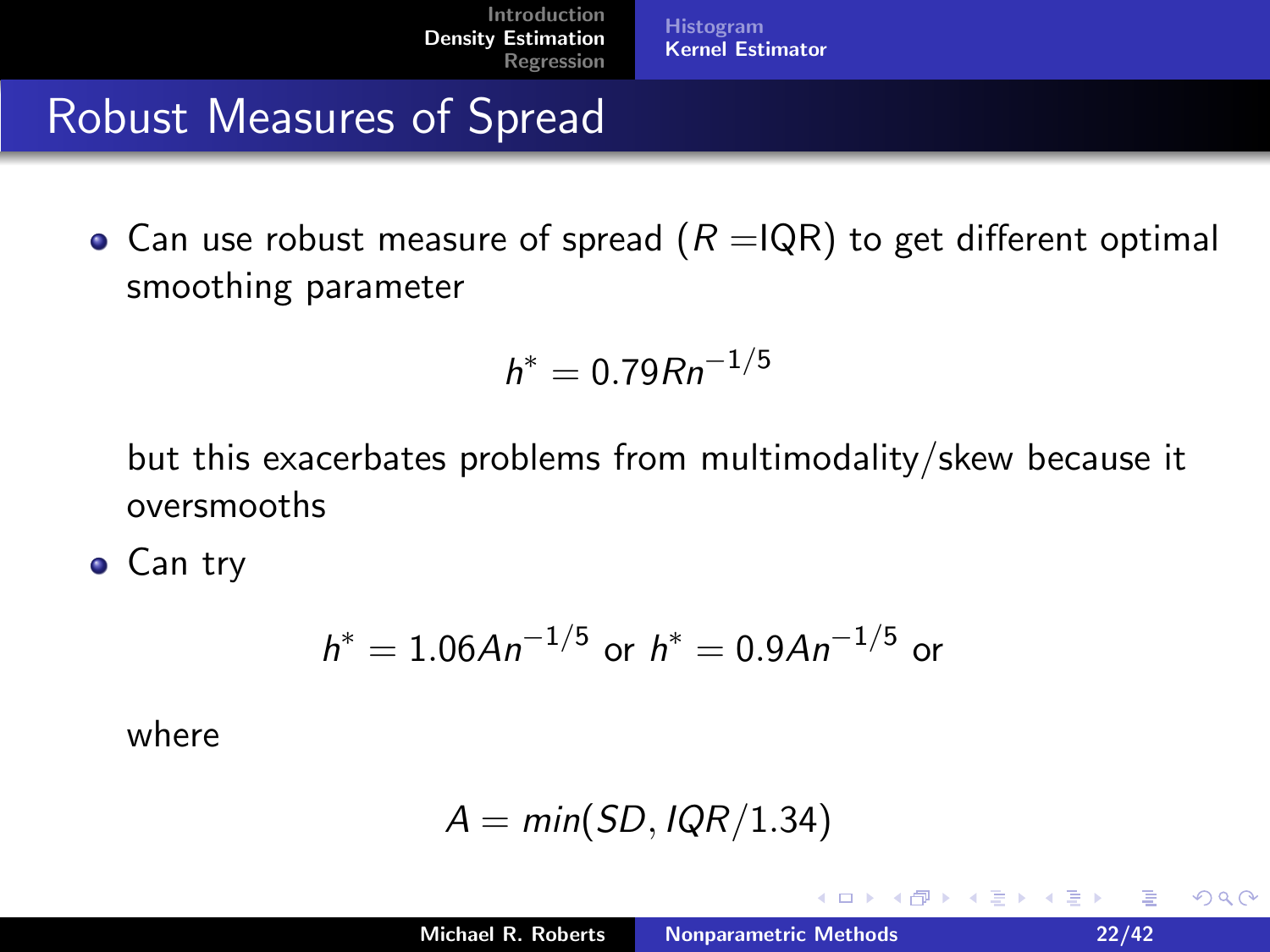$\bullet$  The basic problem is to estimate a function  $m$ .

$$
y_i = m(x_i) + \varepsilon_i
$$

where  $x_i$  is scalar rv (for ease),  $E(\varepsilon_i | x) = 0$ 

This is just a generalization of the linear model:

$$
m(x_i)=x'_i\beta
$$

 $\bullet$  The goal is to estimate m

a mills.

 $\leftarrow$   $\leftarrow$   $\leftarrow$   $\leftarrow$ 

<span id="page-22-0"></span> $2Q$ 

重す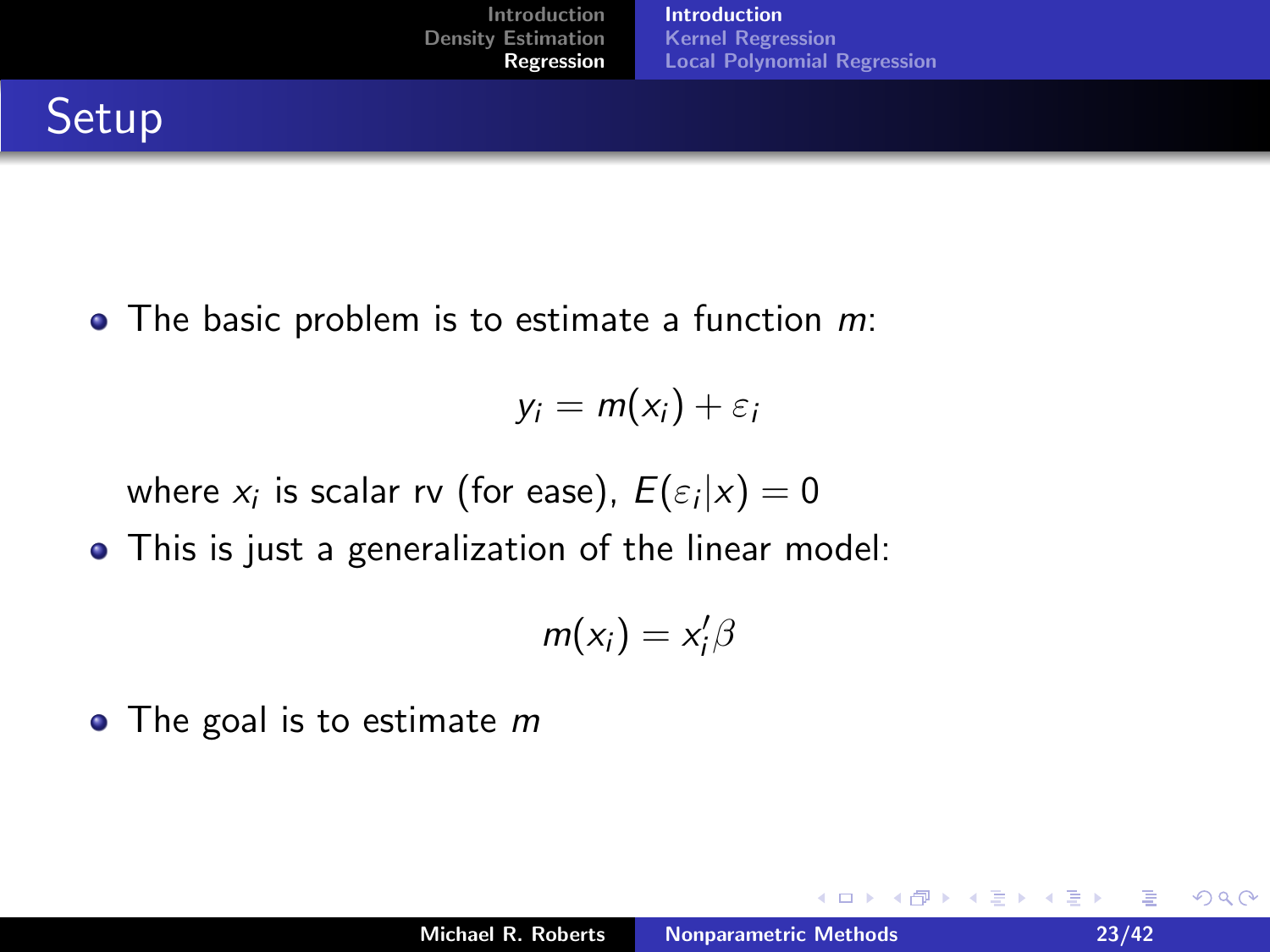#### First Stab

#### $\bullet$

$$
y_i = m(x_i) + \varepsilon_i
$$

where  $x_i$  is k-vector of rv's,  $E(\varepsilon_i|x)=0$ 

This is just a generalization of the linear model:

$$
m(x_i)=x'_i\beta
$$

 $\bullet$  The goal is to estimate m

**←ロ ▶ → 伊 ▶** 

 $2Q$ 

∢ 重う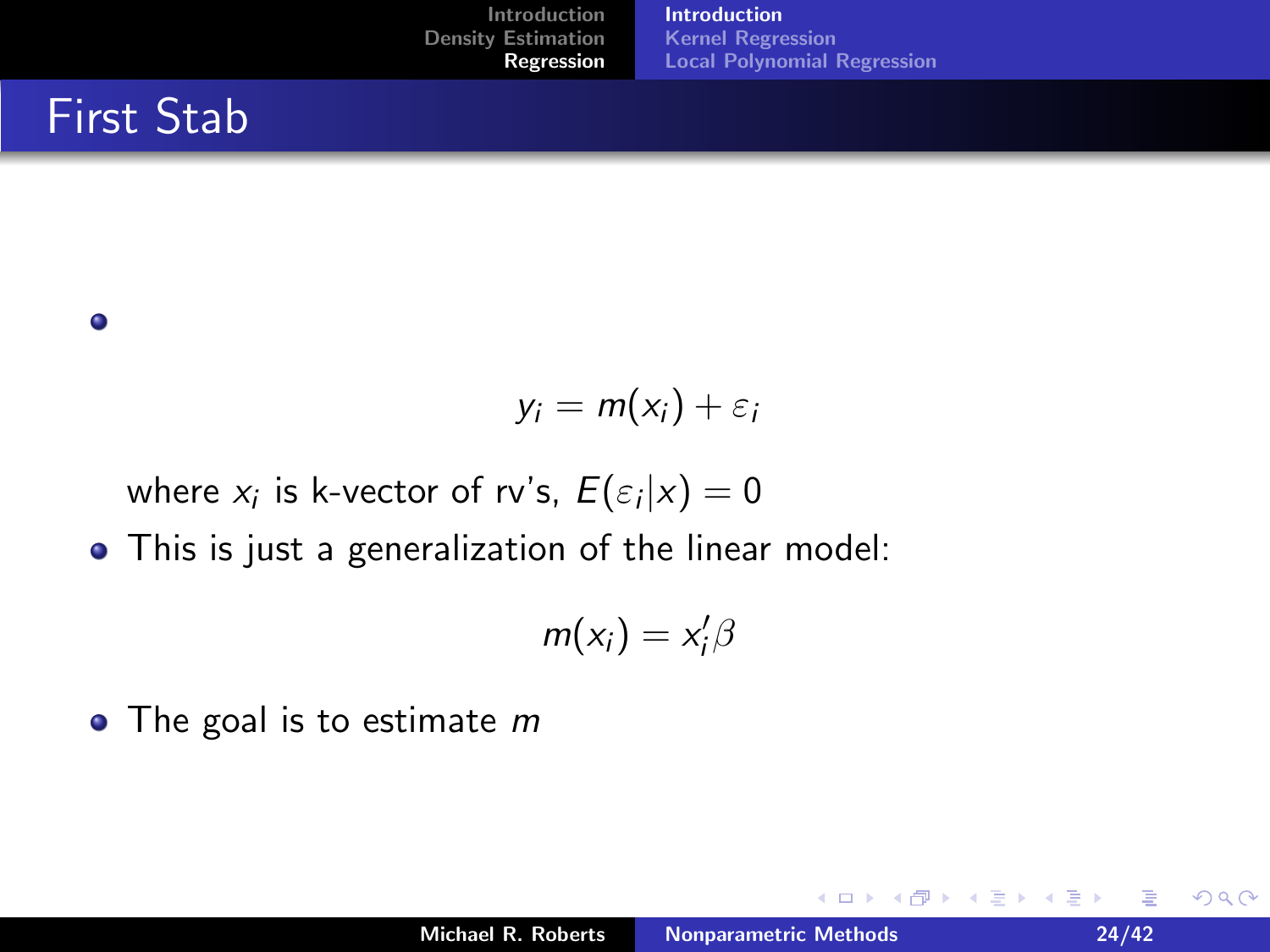#### Local Regression

- Imagine  $x_i$  is a discrete rv.
- $\bullet$  For each value that  $x_i$  can take, such as x, we can just average all of the  $y_i$  at that point to estimate  $m$ .

$$
\hat{m} = \frac{1}{N_x} \sum_{i: x_i = x} y_i
$$

where  $N_x$  is the number of observations where  $x_i = x$ 

This estimator is consistent (and a lot like OLS)

 $\leftarrow$   $\cap$   $\rightarrow$   $\leftarrow$   $\cap$   $\rightarrow$ 

K 로 )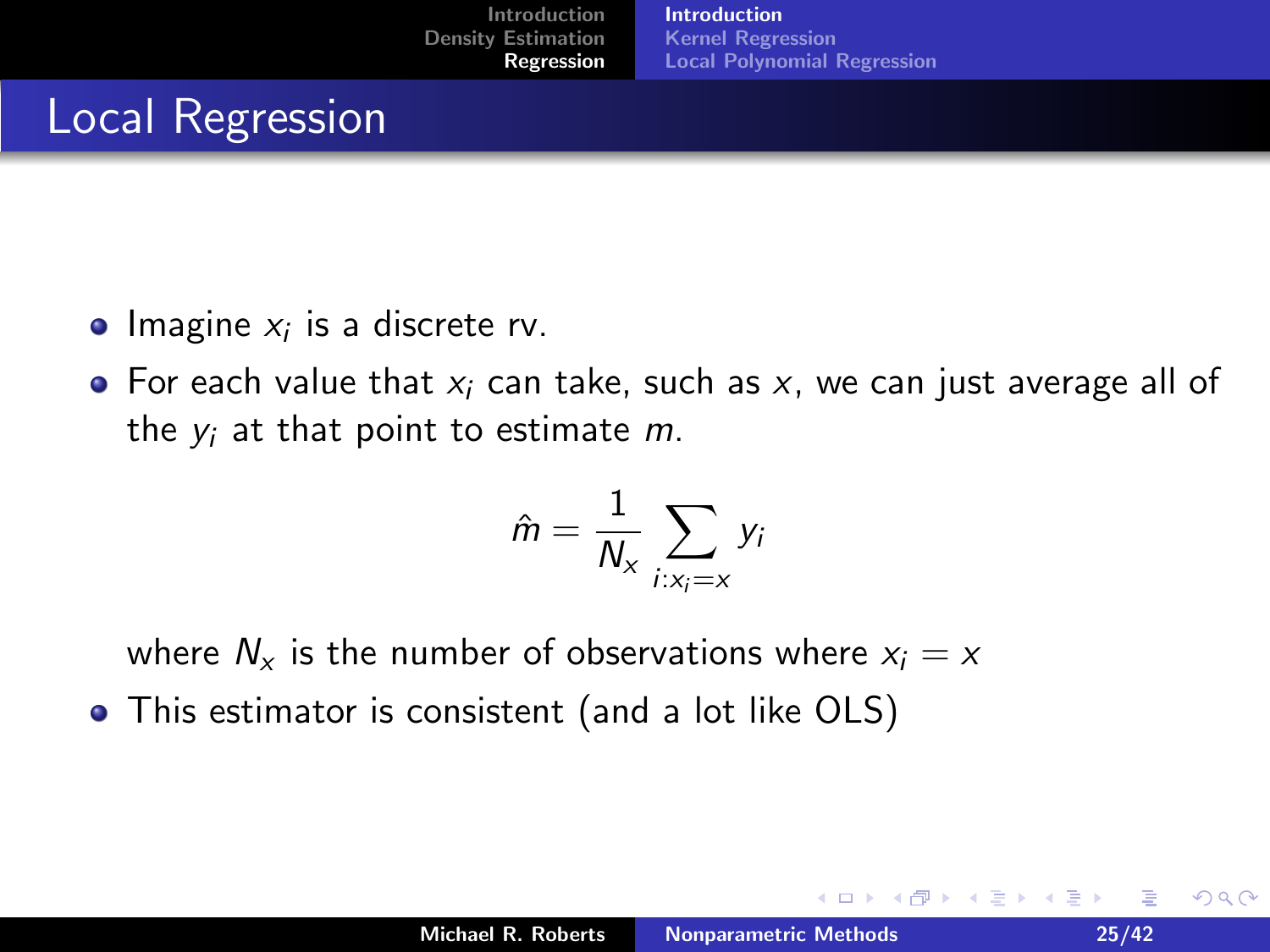

Michael R. Roberts [Nonparametric Methods 26/42](#page-0-0)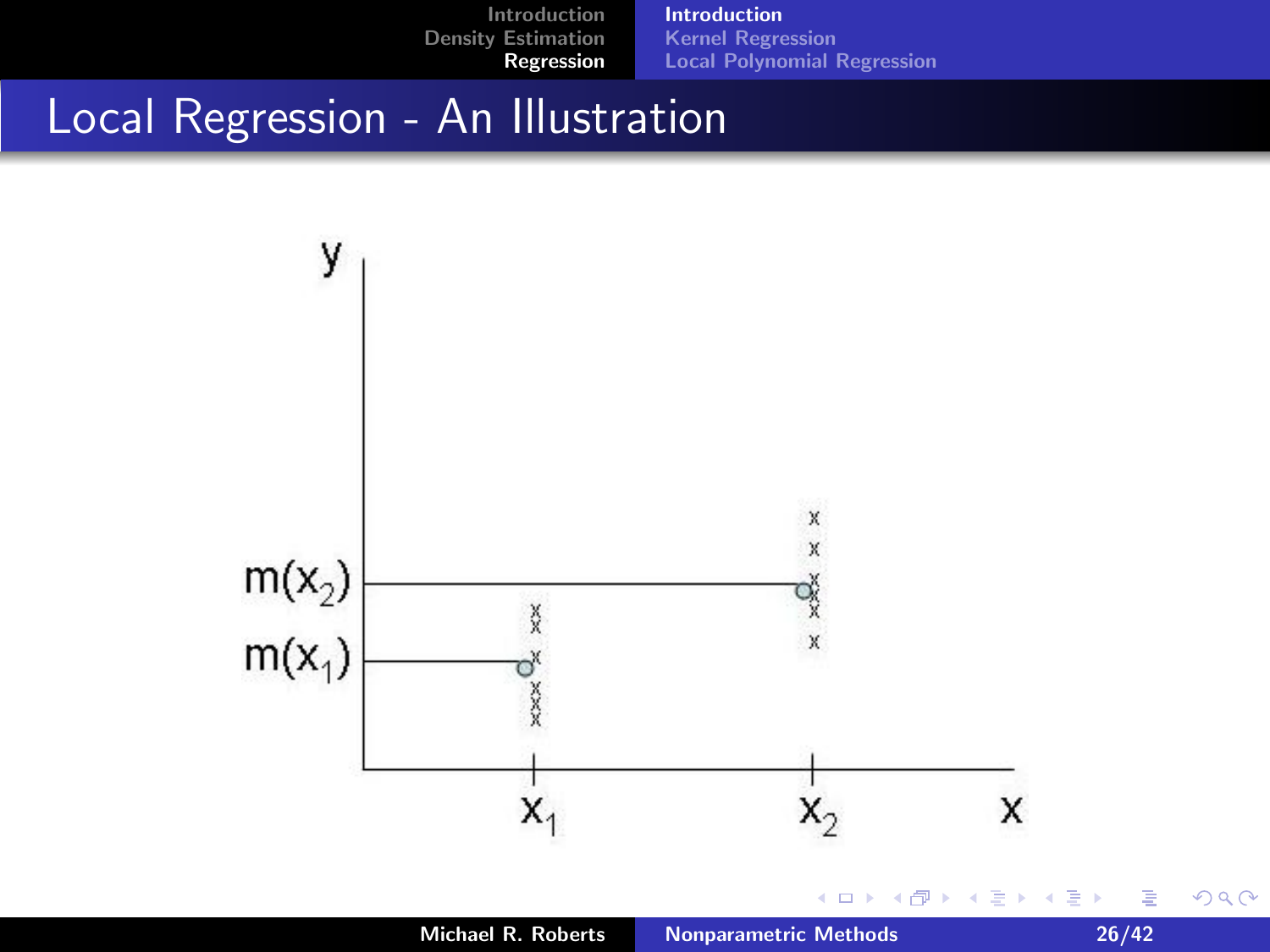#### More Generally

• This local averaging procedure can be defined by

<span id="page-26-0"></span>
$$
\hat{m} = \frac{1}{N} \sum_{i=1}^{N} W_{ni}(x) Y_i \tag{1}
$$

 $\leftarrow$   $\Box$   $\rightarrow$   $\leftarrow$   $\Box$   $\rightarrow$ 

where  $\{W_{ni}(x)\}_{i=1}^N$  is a sequence of **weights** which may depend on the whole vector  $\{X_i\}_{i=1}^N$ 

- **Same bias versus variance tradeoff:** 
	- Large window width  $\implies$  a lot of smoothing  $\implies$  a lot of bias but small variance
	- Small window width  $\implies$  a lot of smoothing  $\implies$  little bias but a lot of variance

 $2Q$ 

- K 로 K - 로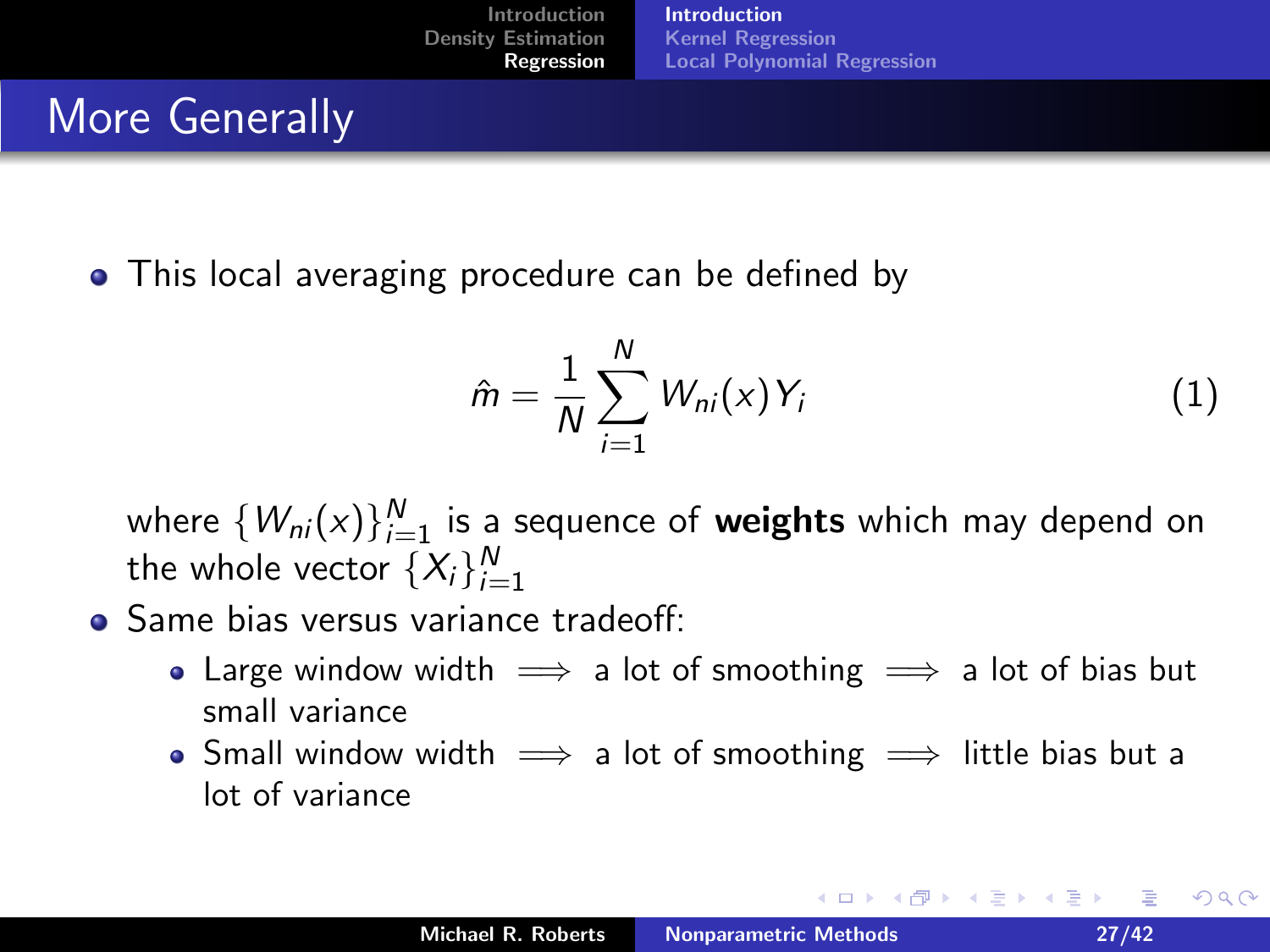<span id="page-27-0"></span>

#### Nonparametric Regression Example

• Assume constant weights  $\implies$  jagged discontinuous function

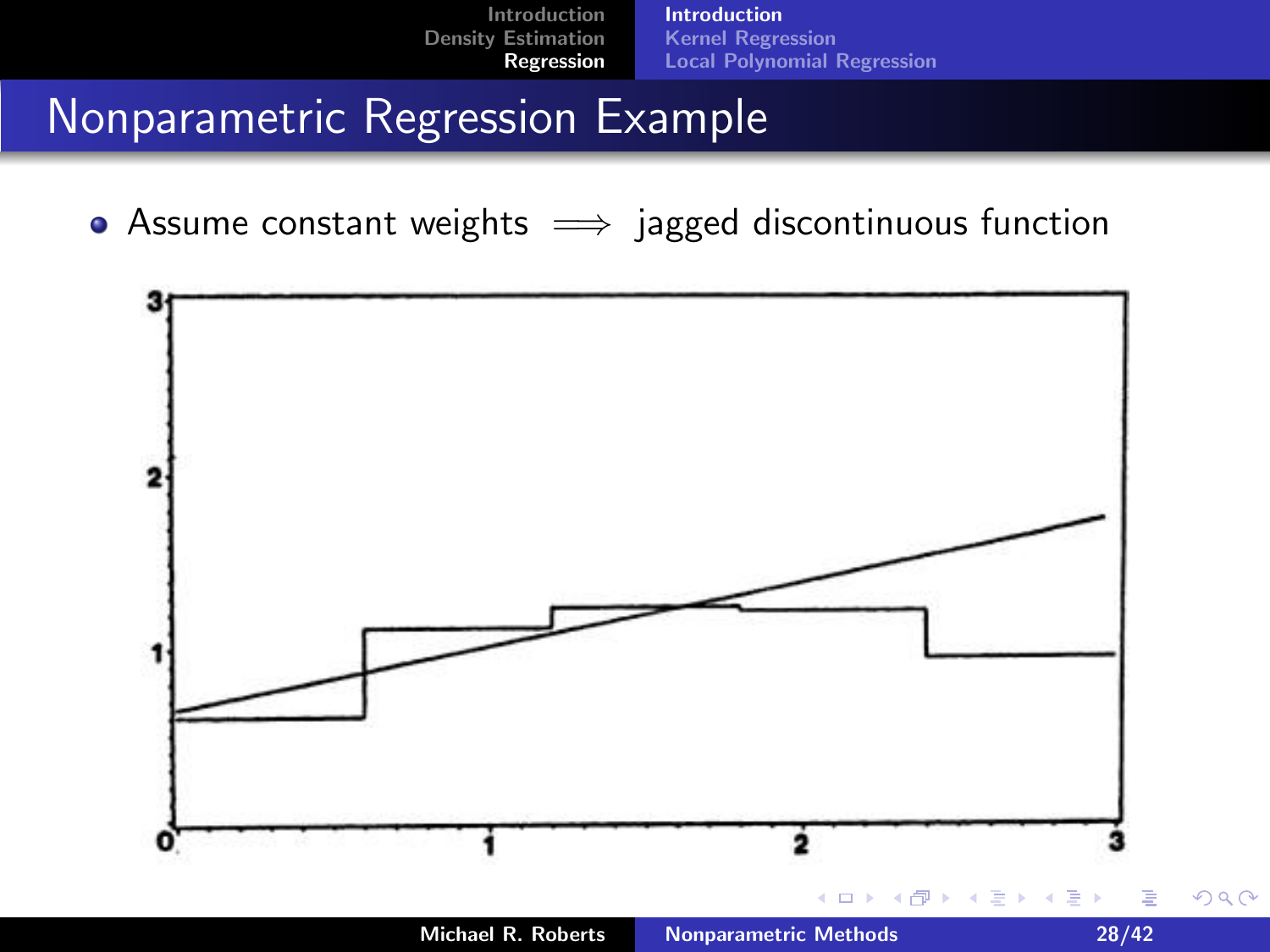#### Least Squares

- Local averaging formula [\(1\)](#page-26-0) is a least squares estimator
- Assume weights  $\{W_{\textit{ni}}(\mathsf{x})\}_{i=1}^{N}$  are  $>0$  & sum to  $1\;\forall\mathsf{x}$

$$
N^{-1}\sum_{i=1}^N W_{ni}(x)=1
$$

• Then  $\hat{m}$  is a least squares estimate at x since  $\hat{m}$  is the solution to

$$
min_{\theta} N^{-1} \sum_{i=1}^{N} W_{ni}(x) (Y_i - \theta)^2
$$
  
=  $N^{-1} \sum_{i=1}^{N} W_{ni}(x) (Y_i - \hat{m}(x))^2$ 

 $\overline{a}$ 

Local avg is like finding a local WLS estim[at](#page-27-0)e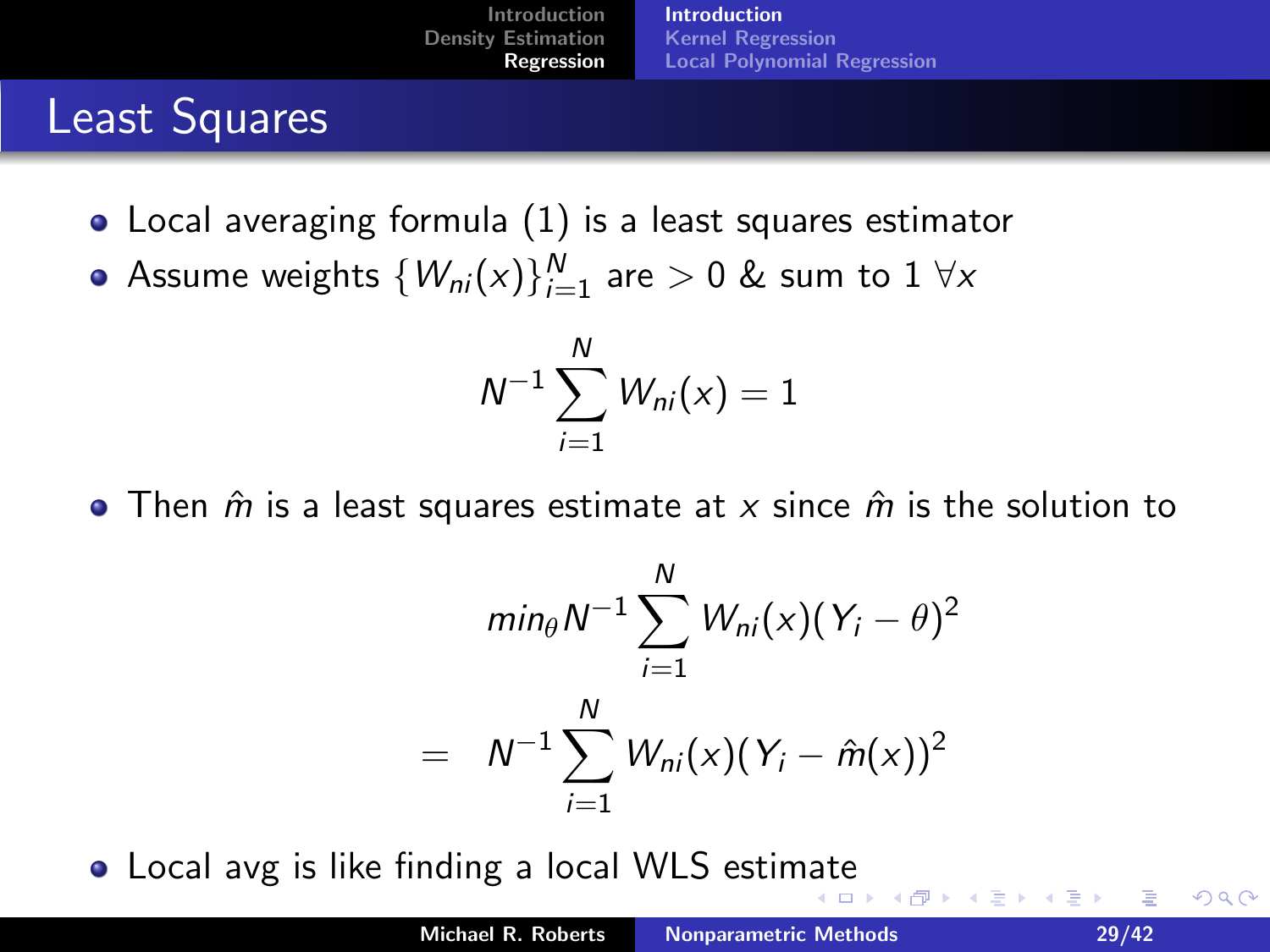## The Kernel

- $\bullet$  Kernel regression defines the weight fxn W by a continuous, bounded (often symmetric) real function — the kernel  $K$  — that integrates to one.
- The weight sequence is:

$$
W_{Ni}(x) = K_{h_N}(x - X_i)/\hat{f}_{h_N}
$$

where

<span id="page-29-0"></span>
$$
\hat{f}_{h_N} = N^{-1} \sum_{i=1}^N K_{h_N}(x - X_i)
$$

$$
K_{h_N}(u) = h_N^{-1} K(u/h_N)
$$

is the kernel with scale factor  $h_N$  and N is still the sample size

 $\hat{f}_{h_N}$  is the *Rosenblatt-Parzen* kernel density estimator of the marginal density of X  $2Q$  $\leftarrow$   $\cap$   $\rightarrow$   $\leftarrow$   $\cap$   $\rightarrow$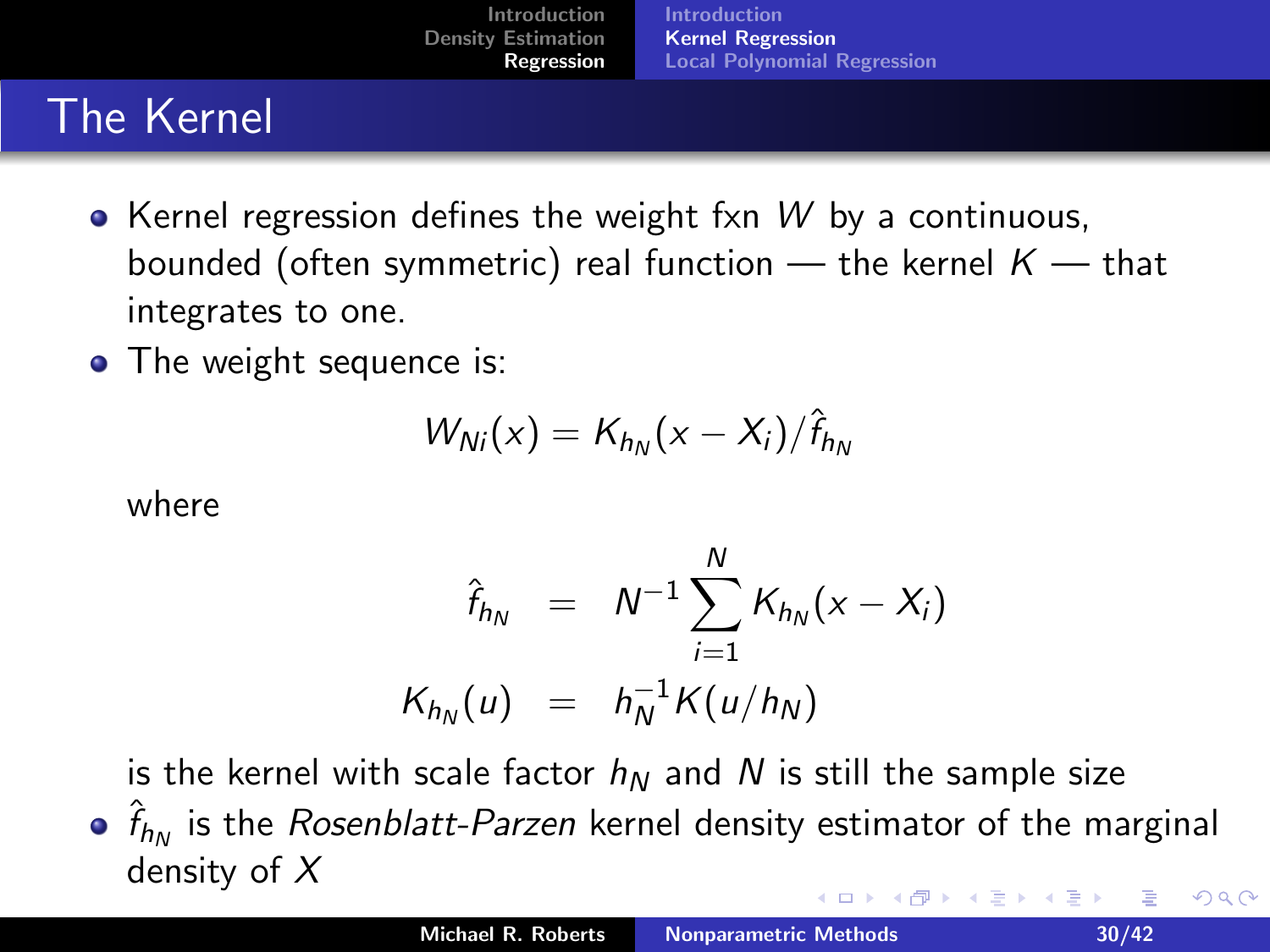#### Nadaraya-Watson Estimator

• The complete weighting sequence is:

$$
W_{Ni}(x) = h_N^{-1}K(x - X_i/h_N)/N^{-1}\sum_{i=1}^N h_N^{-1}K(x - X_i/h_N)
$$

- This form of weights was proposed by Nadaraya and Watson.
- **•** Hence, the Nadaraya-Watson estimator is

$$
\hat{m}_h(x) = N^{-1} \sum_{i=1}^N W_{Ni}(x) Y_i
$$

$$
= \frac{N^{-1} \sum_{i=1}^N K_{h_N}(x - X_i) Y_i}{N^{-1} \sum_{i=1}^N K_{h_N}(x - X_i)}
$$

- Shape of kernel weights determined by choice of  $K$
- Size of the weights determined by  $h_N$  (bandwidth)
- **•** For choice of Kernel, see earlier slide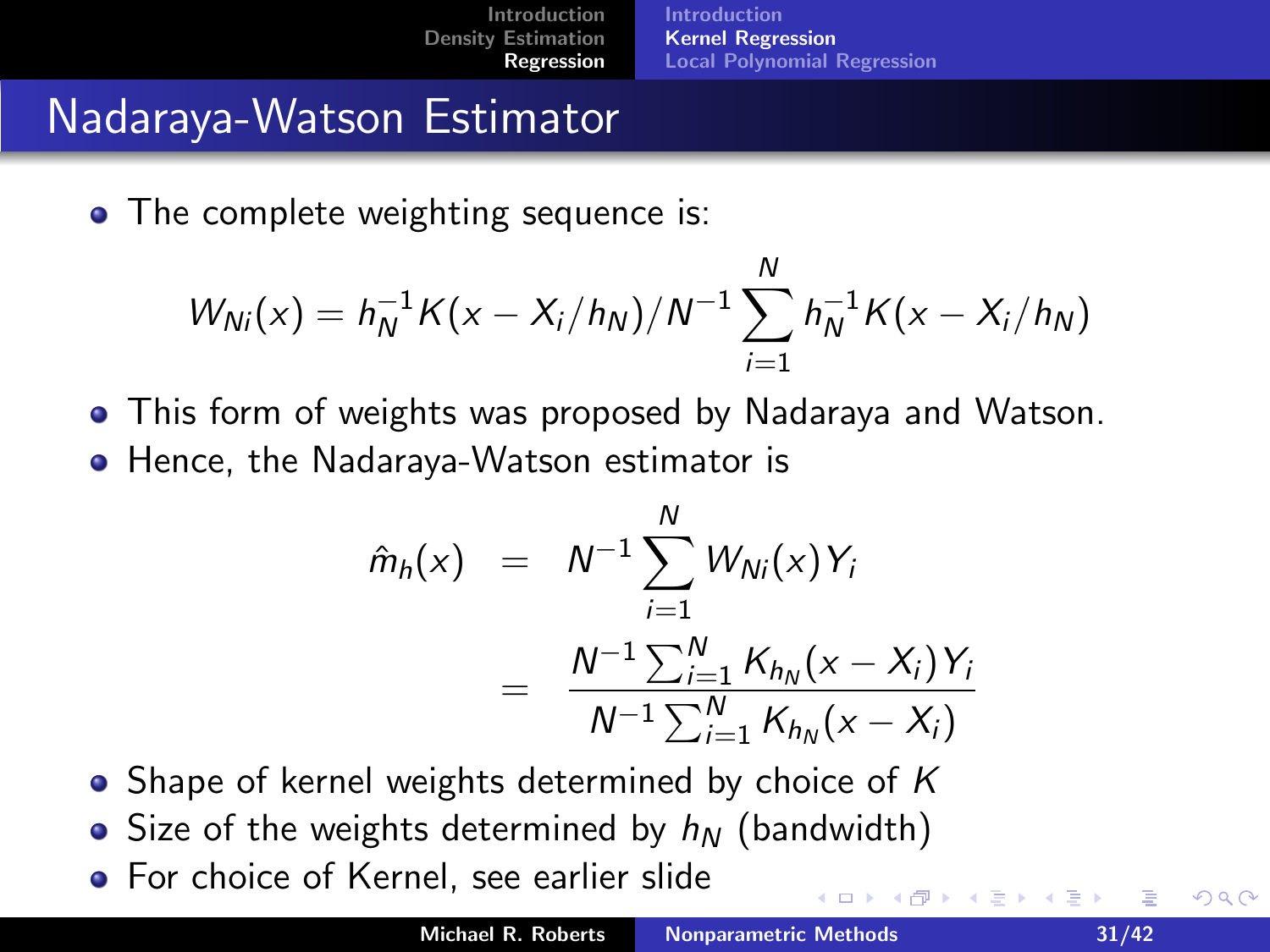#### Example



Figure 3.2. The effective kernel weights for the food versus net income data set.  $K_h(x-\cdot)/\hat{f}_h(x)$  at  $x=1$  and  $x=2.5$  for  $h=0.1$ (label 1),  $h = 0.2$  (label 2),  $h = 0.3$  (label 3) with Epanechnikov kernel  $K(u) = 0.75(1 - u^2)I(|u| \le 1)$  and density estimate as in Figure 1.5, year = 1973,  $n = 7125$ . Family Expenditure Survey (1968-1983).

 $2Q$ 

∢ 重→

 $\sim$ 

**K ロ ⊁ K 伊 ⊁ K 店**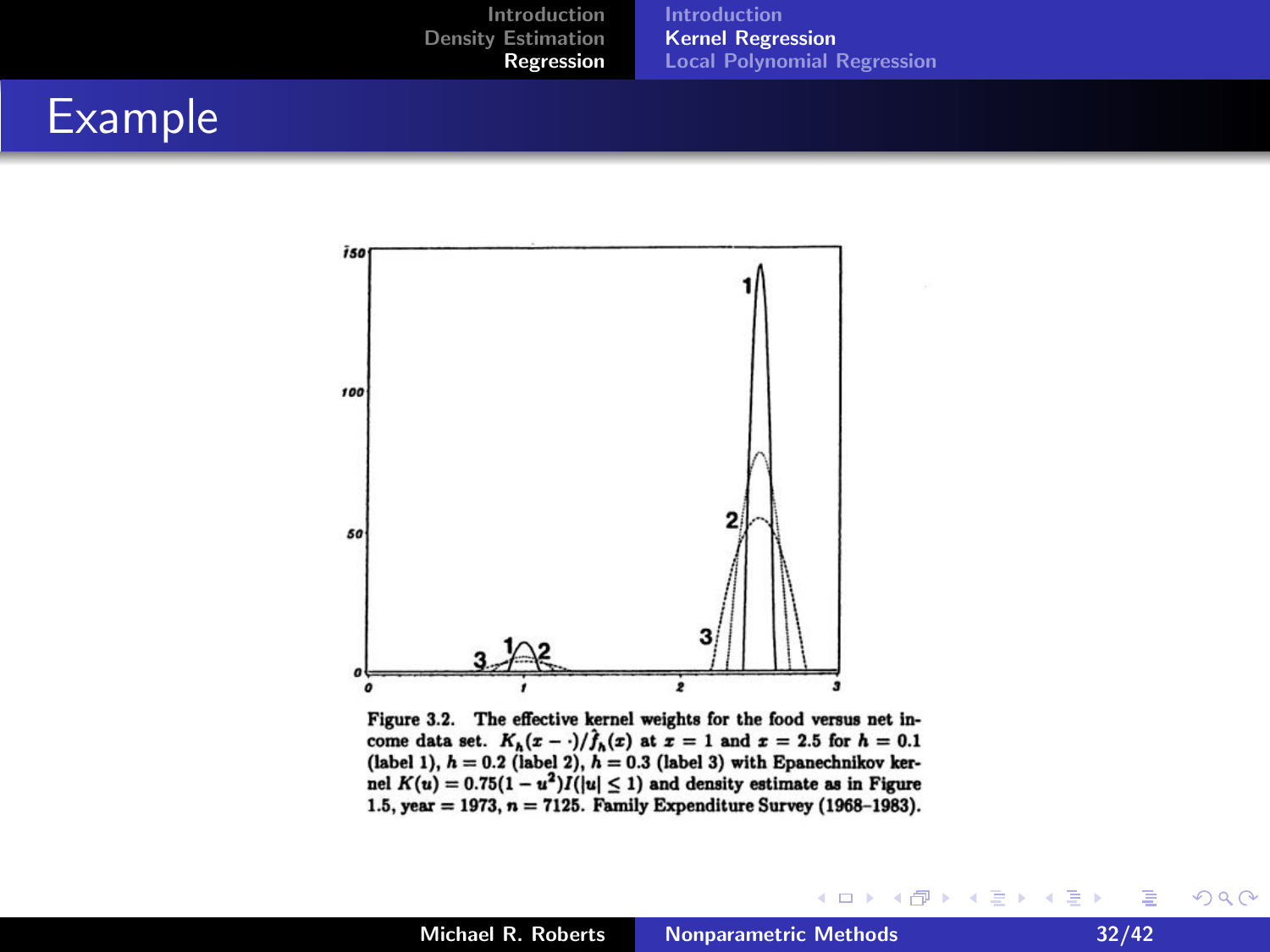#### Choice of Kernel

- **4** Smaller bandwidth  $\implies$  greater concentration of weights around x
- $\textbf{\textcolor{black}{\bullet}}$  In regions with sparse data where marginal density estimate  $\hat{f}_h$  is small, sequence  $\{W_{\textit{ni}}(\text{x})\}_{i=1}^{N}$  gives more weight to obs around  $\text{x}$ 
	- There are a lot of  $X_i$ 's concentrated around the value  $X=1$ , not so many around  $X = 2.5$
	- $\implies$  the density of  $X$ , estimated by  $\hat{f}_h$  is very large around  $X=1$  and very small around  $X = 2.5$
	- $\implies$  the weights,  $W_N i$ , are very small around  $X = 1$  and very large around  $X = 2.5$  since  $\hat{f}_h$  is in the denominator of the weight fxn

 $290$ 

- K 등 X - 1동

 $\leftarrow$   $\cap$   $\rightarrow$   $\leftarrow$   $\cap$   $\rightarrow$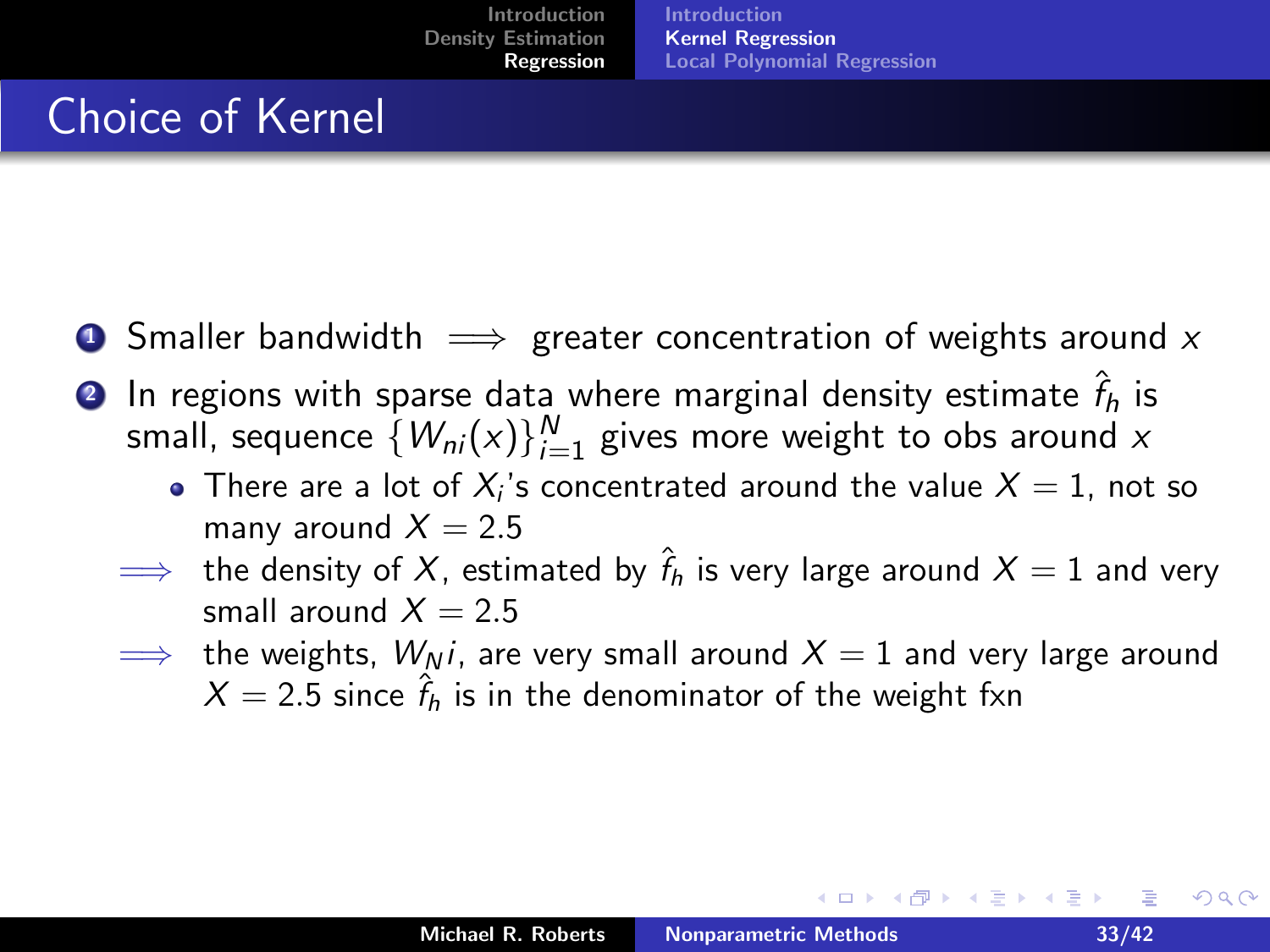#### Univariate Regression 1

Same model

$$
Y_i = m(X_i) + \varepsilon_i
$$

- $\bullet$  We want to fit this model at a particular x-value, say  $x_0$
- Ultimately, we fit the model at either a representative range of *x*-values or the  $N$  sample points,  $x_i : i = 1, ..., N$
- Run a pth-order regression of Y on X around  $x_0$

$$
Y_i = \alpha + \beta_1(X_i - x_0) + \beta_1(X_i - x_0)^2 + \dots + \beta_p(X_i - x_0)^p + \varepsilon_i
$$

• Weight the observations according to proximity to  $x_0$ . E.g.,

$$
\text{Tricube}: K(t) = \left\{ \begin{array}{ccl} (1-|t|^3)^3 & |t| < 1 \\ 0 & \text{otherwise} \end{array} \right.
$$

where  $t = (X_i - x_0)/h$ , h is window width

<span id="page-33-0"></span>**K ロ ▶ K 伊 ▶**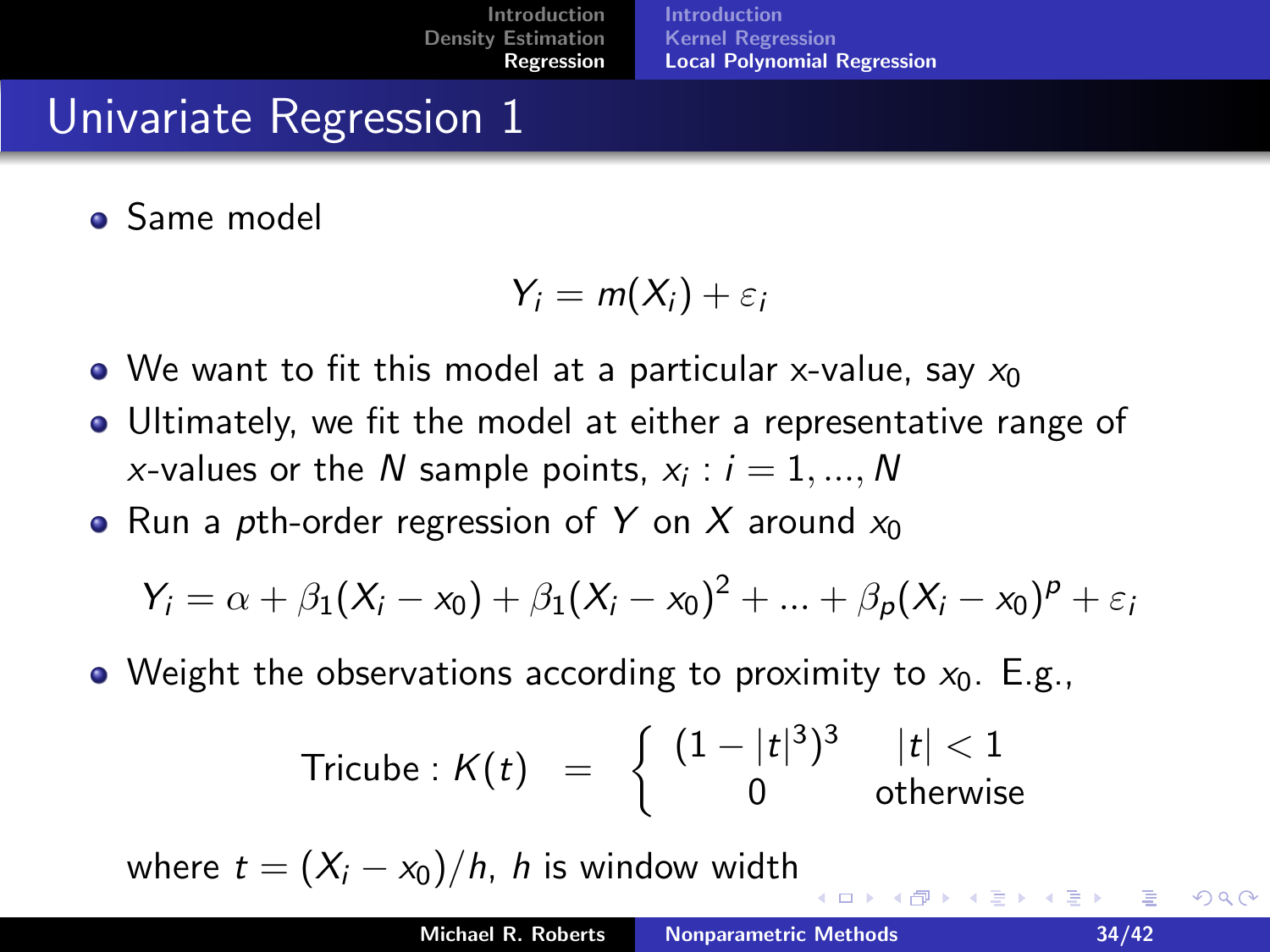#### Univariate Regression 2

- Fitted value at  $x_0$  (i.e., height of estimated regression curve) is  $\hat{y}_0 = \alpha$
- It's just the intercept because we centered the predictor x at  $x_0$
- $\bullet$  Sometimes we adjust h so that each local regression includes a fixed proportion s of the data
- s is the span of the local regression smoother
	- Larger span s, smoother the result
	- Larger the order of the local polynomial, more flexible the smooth

 $\leftarrow$   $\cap$   $\rightarrow$   $\leftarrow$   $\cap$   $\rightarrow$ 

∢ 重 ≯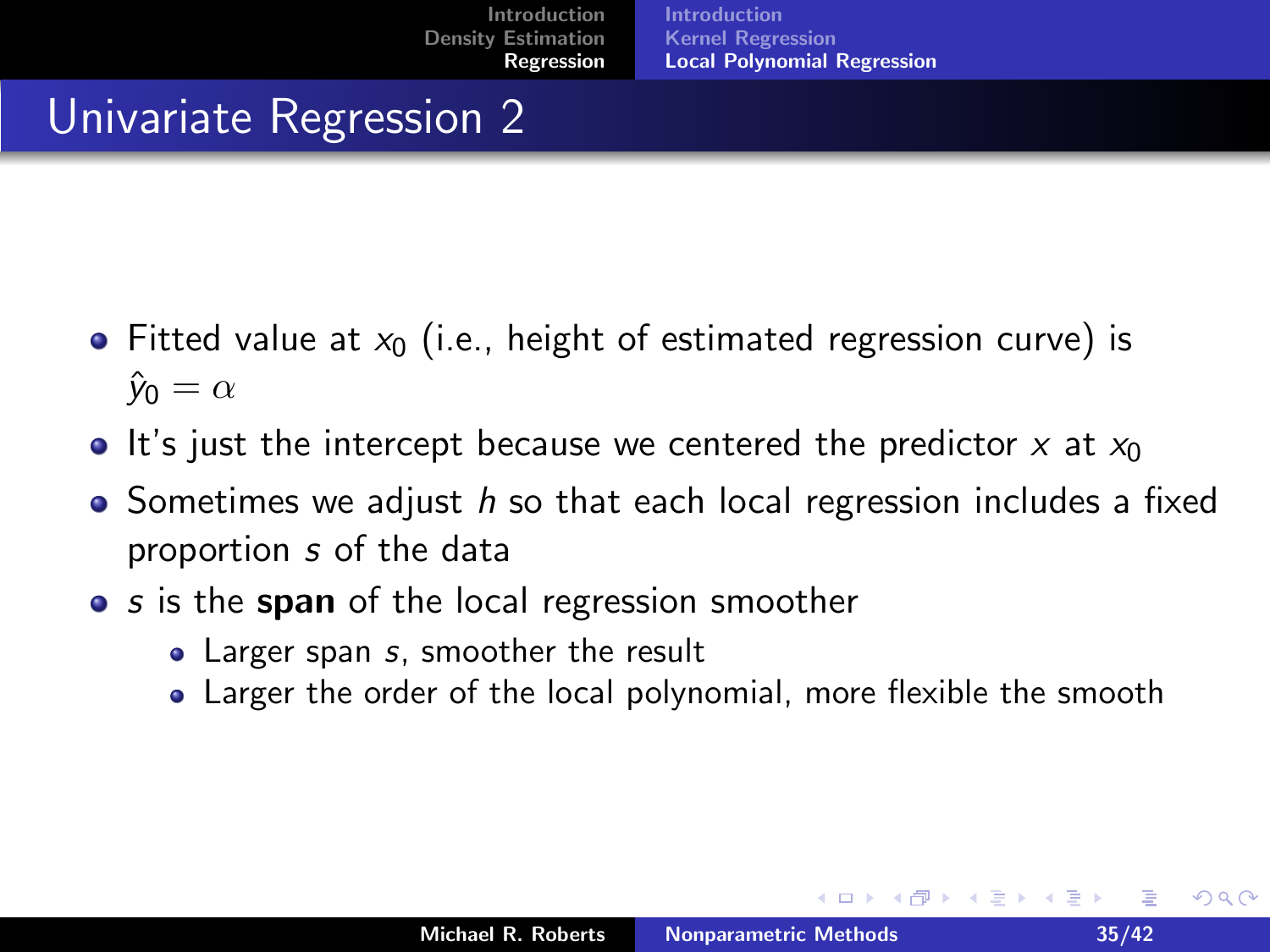#### Example



Michael R. Roberts [Nonparametric Methods 36/42](#page-0-0)

È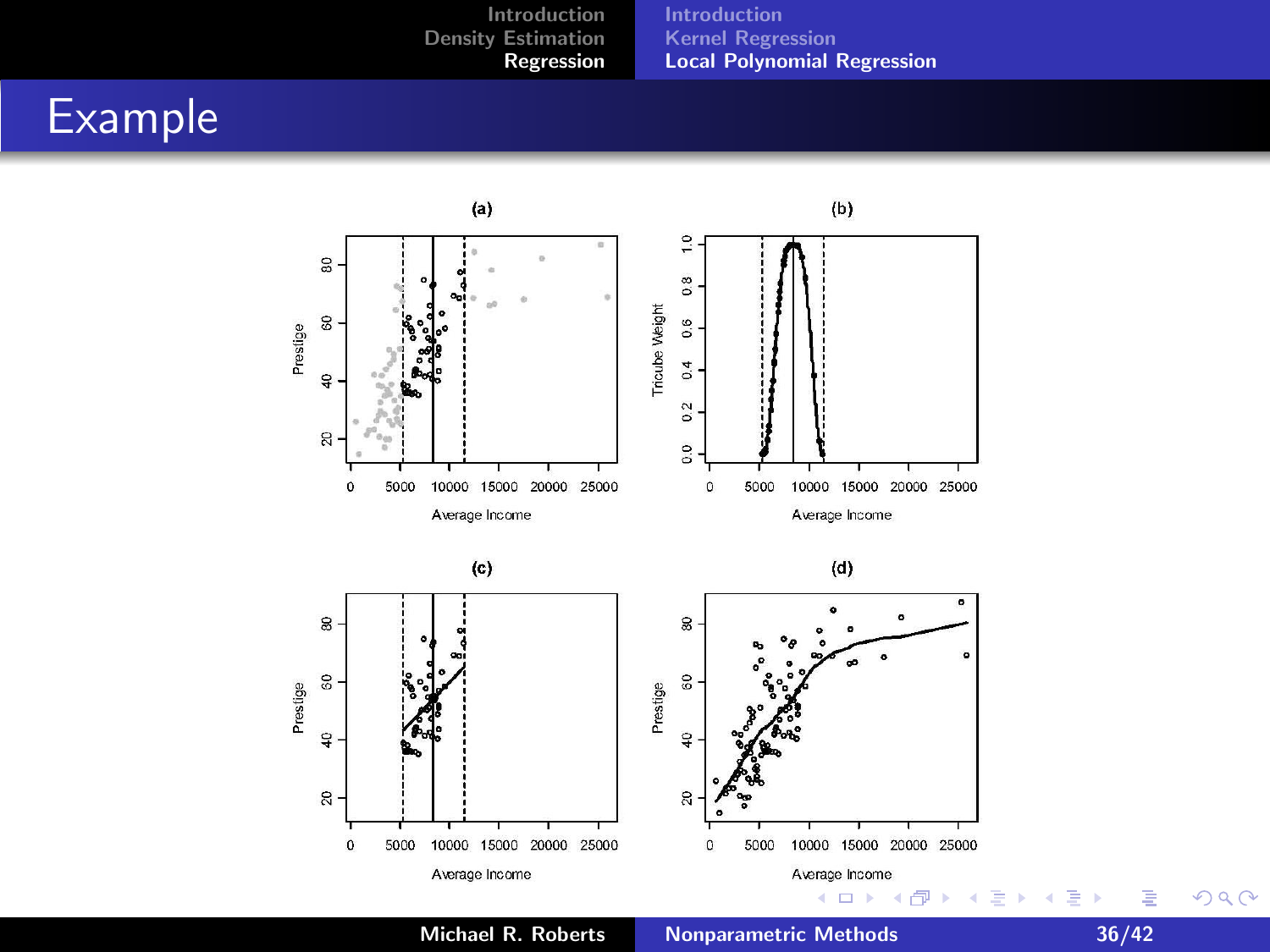## Fig (a): Window Width & Span

- Focus on one point,  $x_0 = x_{(80)}$  (i.e., the 80th largest x value)
- This point is denoted by the solid vertical line  $\bullet$
- Fig (a) shows the window that includes the 50 nearest  $x$ -neighbors of  $x_{(80)}$ 
	- This implies a span s of  $\approx$  50% (50/102)

**K ロ ▶ K 倒 ▶** 

- 4 店 ト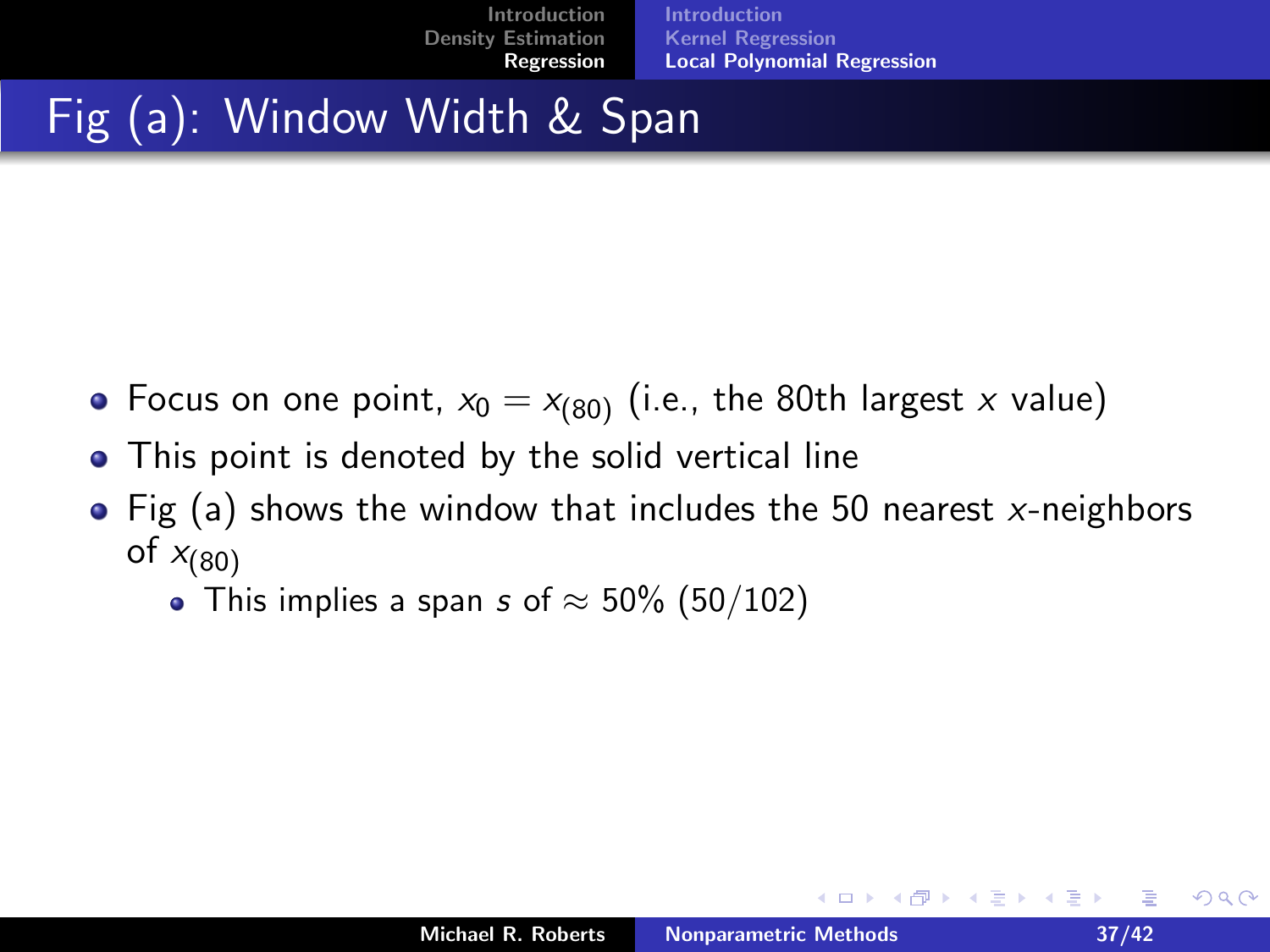# Fig (b): Kernel

- The tricube kernel provides the weights for all of the observations in the window
- Note the weights are declining in the distance from the reference point  $x_{(80)}$
- Note that the tricube  $K(t)$  is strictly positive only for  $|t| < 1$
- But, the raw distances as measured along the x-axis are much greater than 1
- This is because the argument t is  $(X_i x_0)/h$ . So, big h shrinks the argument t

 $2Q$ 

イロン イ団ン イミン イミン 一番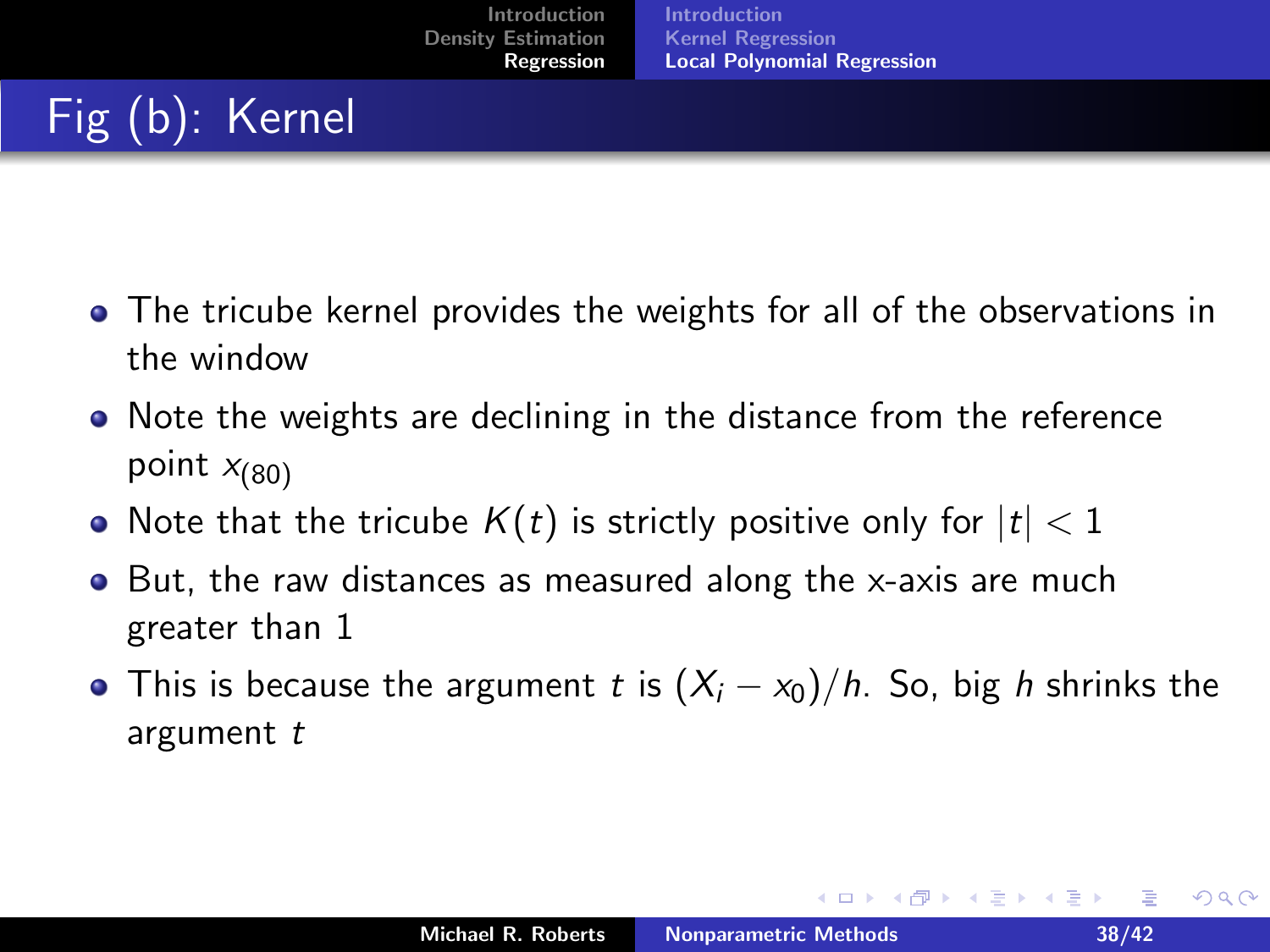## Fig (c): Local Weighted Linear Regression

- The line is a:
	- locally (Just the 50 obs around  $x_{(80)}$ ,
	- weighted (each observation is weighted by the Kernel  $K((X_i - x_{(80)})/h)$ ,
	- linear (assume the polynomial is of order  $p = 1$ ),
	- **•** regression.
- The fitted value of y at  $x_{(80)}$ ,  $\hat{y}|x_{(80)}$  is presented as a large solid dot

 $2Q$ 

メロメ メ御き メミメ メミメー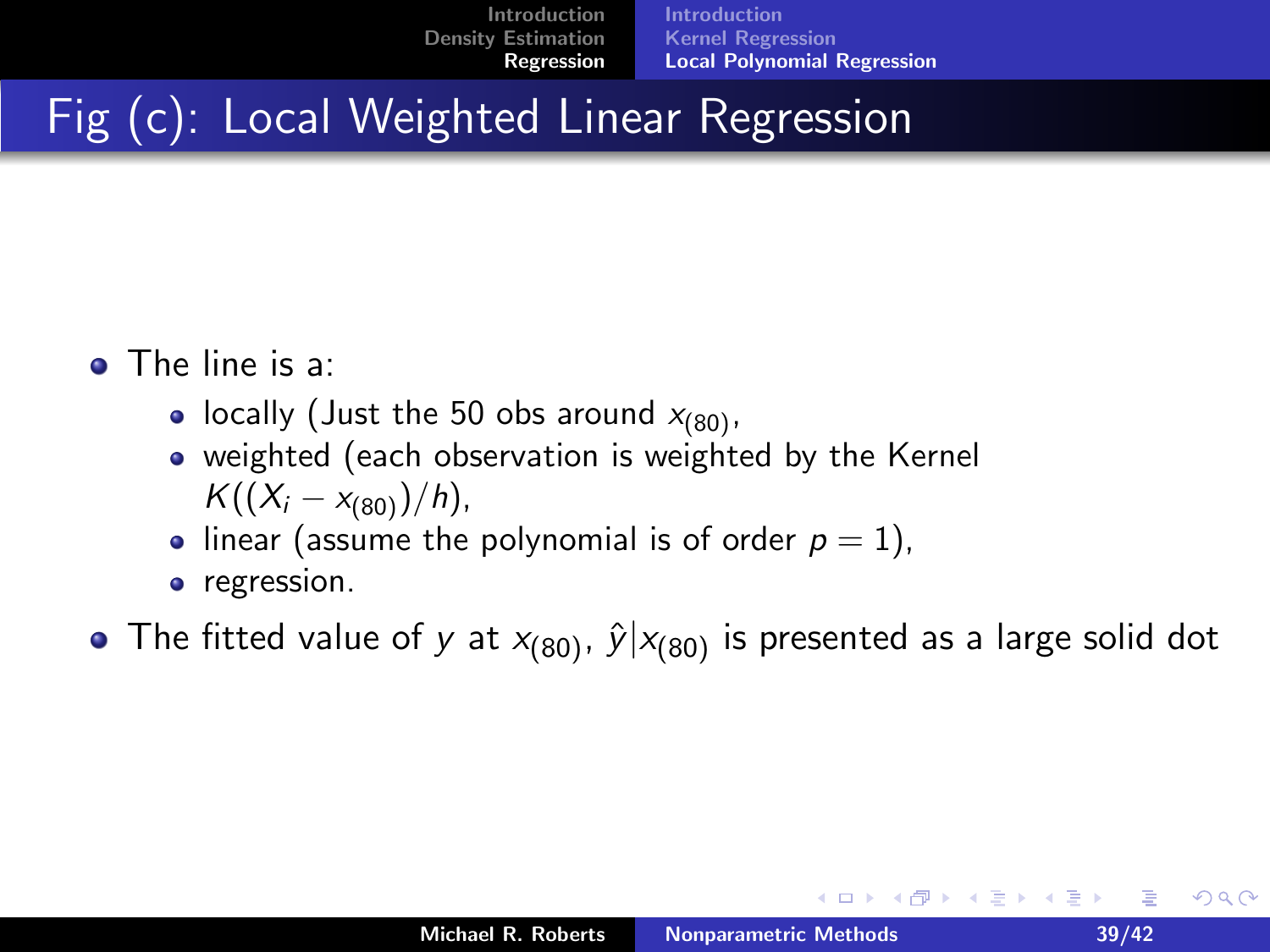## Fig (d): The Curve

- Local regressions are estimated for a range of x-values (e.g., all the sample points)
- The fitted values are connected to form the curve
	- How are the points connected?

K ロ ▶ K 倒 ▶

∢ 重 ≯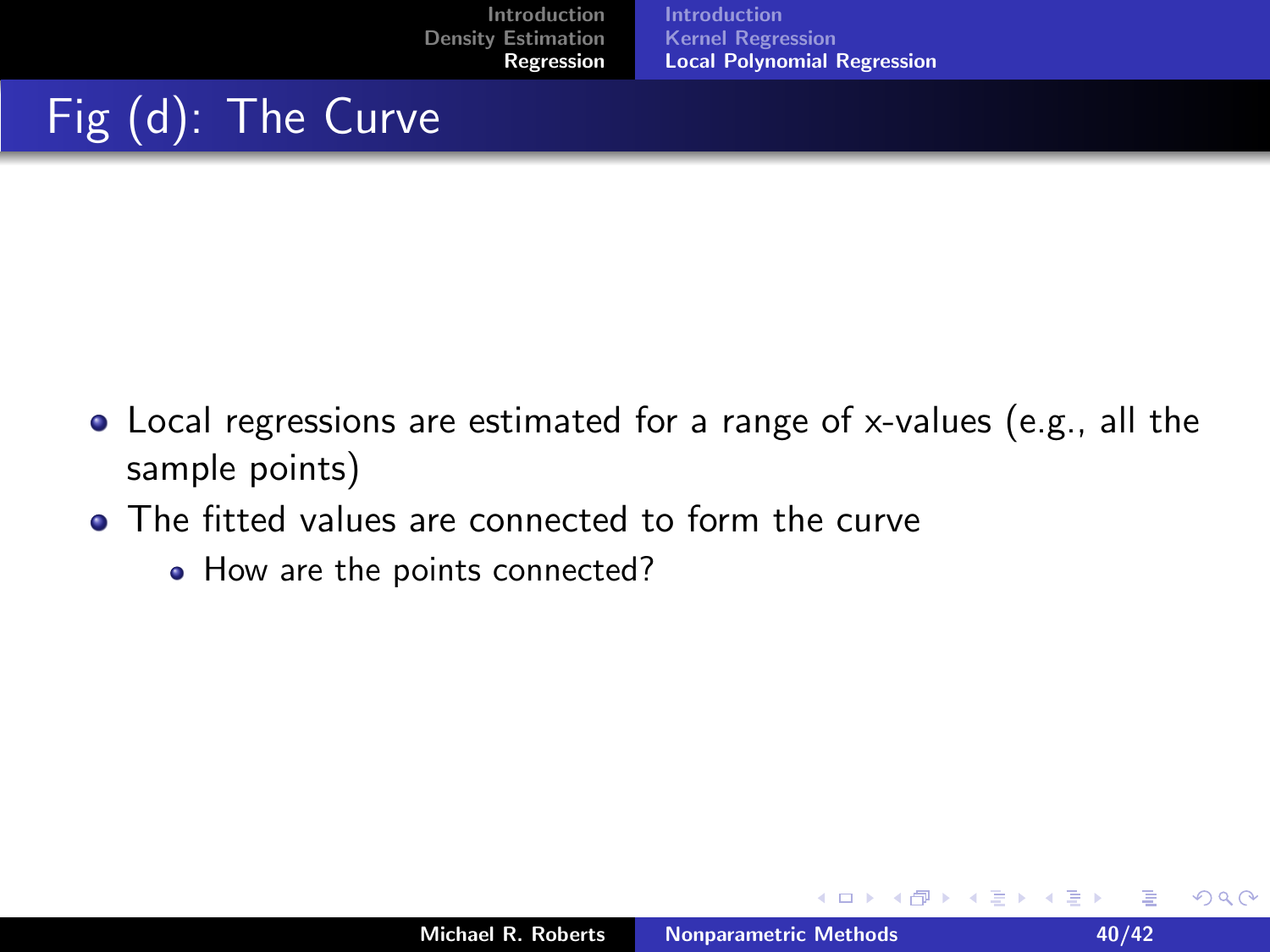#### Other Smoothers

- Alternatives to kernel regression include:
	- **1** k Nearest Neighborhood smoothers
	- **2** Orthogonal series smoothers
	- **3** Spline smoothers
	- Recursive smoothers
	- **6** Convolution smoothers
	- **6** Median smoothers

 $\leftarrow$   $\Box$ 

→ 伊 ▶

∢ 重 ≯